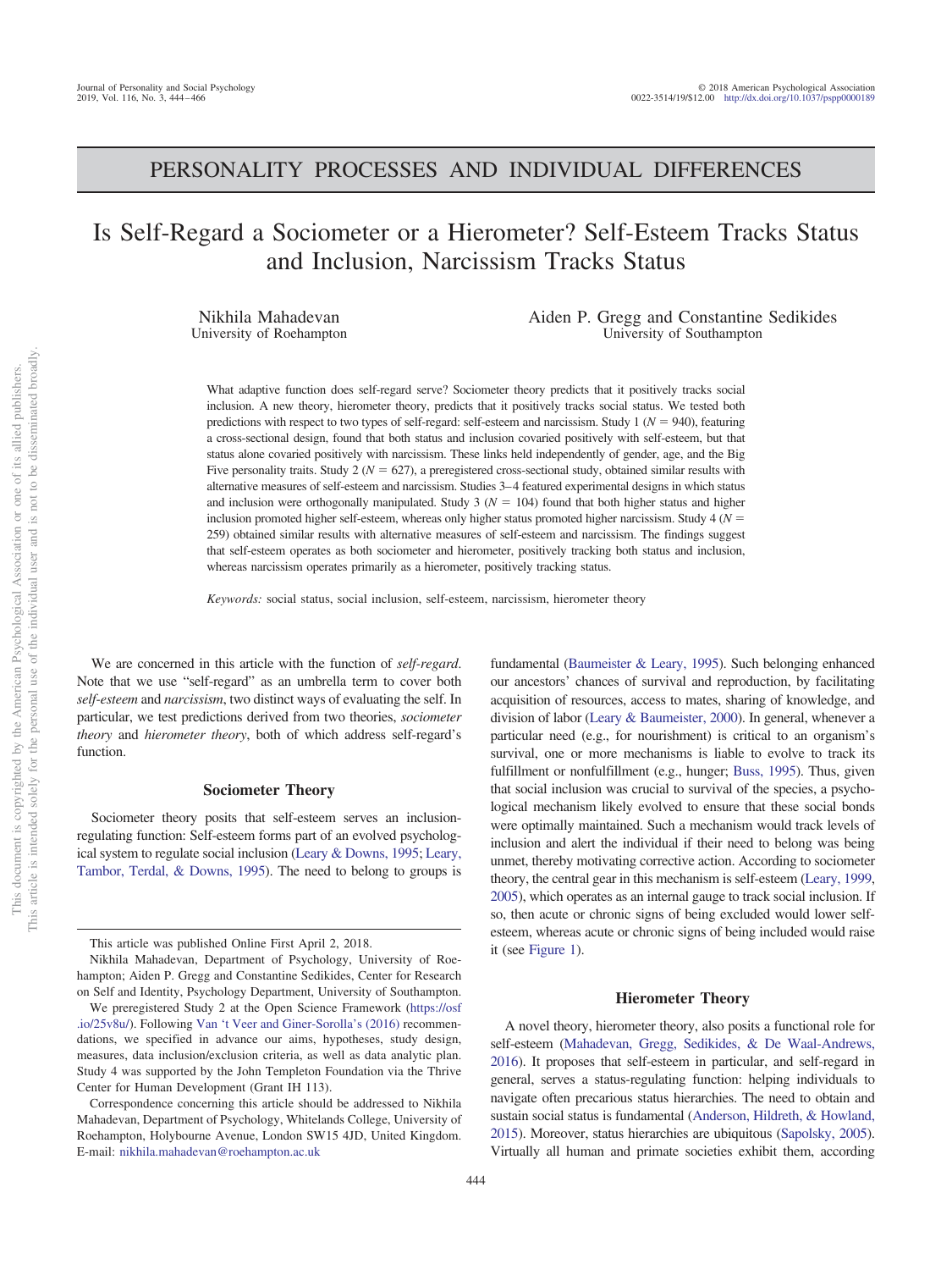

*Figure 1.* A side-by-side illustration of the hypothesized dynamics of (the original version of) sociometer theory and hierometer theory.

different roles and privileges to group members (Fiske, 2010; Gregg & Mahadevan, 2014; Sidanius & Pratto, 1999).

Given the centrality of status hierarchies to social life, it is plausible that humans evolved to navigate them (Sedikides & Skowronski, 1997; Sedikides, Skowronski, & Dunbar, 2006). Higher status offers numerous advantages, influencing physical health (Marmot, 2004), emotional well-being (Sapolsky, 2005), and reproductive success (Von Rueden, Gurven, & Kaplan, 2008). That said, status-seeking is also a risky endeavor, given that status violations are often punished—for instance, with verbal or physical assault (Ridgeway & Berger, 1986). The key evolutionary challenge, therefore, is to navigate social hierarchies judiciously. A psychological mechanism dedicated to tracking one's position in the hierarchy—and regulating one's behavioral readiness to contest status—would be of adaptive benefit. According to hierometer theory, the central gear in this mechanism is self-regard, which operates as an internal gauge to track social status. If so, then acute or chronic signs of low status would lower self-regard, whereas acute or chronic signs of high status would raise it (see Figure 1).

In summary, sociometer theory and hierometer theory make complementary predictions. The former predicts that higher self-esteem is a product of, and will covary positively with, higher inclusion. The latter predicts that higher self-esteem and higher narcissism are products of, and will covary positively with, higher status. Note that, whereas sociometer theory has focused on one form of regard, namely self-esteem (but see Leary & Downs, 1995; Leary & Guadagno, 2011), hierometer theory also encompasses narcissism. To test these predictions, it is necessary to distinguish, first, status from inclusion, and second, self-esteem from narcissism. Hence a preliminary word on both distinctions.

### **Status and Inclusion**

Consistent with current theorizing, we define status as being *respected* and *admired* (Anderson, Kraus, Galinsky, & Keltner, 2012; Magee & Galinsky, 2008), and inclusion as being *liked* and *accepted* (Anderson et al., 2015; Leary et al., 1995). Status is also distinct from power. Whereas power involves control over resources and can entail the use of force, status involves social standing that is granted rather than grabbed (De Waal-Andrews, Gregg, & Lammers, 2015; Fiske, 2010).

Status and inclusion have some similarities. Both operate in social contexts and involve the appraisals of others. Thus, Robinson Crusoe for example, stranded on a deserted island, could enjoy neither status nor inclusion. Also, among social animals, status and inclusion often co-occur. For example, successful people are frequently liked as well as respected by others (Koch & Shepperd,  $2008$ <sup>1</sup>. Yet, despite such similarities, status and inclusion nonetheless remain conceptually and empirically distinct (Anderson et al., 2015; Bakan, 1966). Each can exist without the other. For example, one can respect someone whom one does not like (an accomplished rival), and like someone whom one does not respect (a friendly buffoon; Huo, Binning, & Molina, 2010). Many groups consist of individuals who are equally well-liked but differ in the level of respect and admiration they command (and vice versa; Anderson et al., 2015; Fournier, 2009). Further, status and inclusion are each theorized to derive from two different motives. Both motives are fundamental and mutually irreducible (Anderson et al., 2015; Baumeister & Leary, 1995).

More generally, the distinction between status and inclusion can be understood as a subset of a broader distinction—that between *agency* and *communion* (the "Big Two"; Bakan, 1966; Gregg, Mahadevan, & Sedikides, 2017a; Wojciszke, Baryla, Parzuchowski, Szymkow, & Abele, 2011). The agency–communion distinction encompasses several phenomena. They include: independence–interdependence (Markus & Kitayama, 1991), competence–warmth (Fiske, Cuddy, Glick, & Xu, 2002), dominance–agreeableness (Wiggins, 1979), and need for achievement–need for affiliation (McClelland, 1975). Accordingly, we consider status one manifestation of agency, and inclusion one manifestation of communion. However, status and inclusion are not simply reducible to agency and communion. The former are highly contextualized variables operating in a social environment, whereas the latter represent more generalized properties.

In relevant literatures, status and inclusion have been operationalized via both objective and subjective assessments. Objective assessments include measuring how much someone is respected and admired, or liked and accepted, by fellow members of face-to-face groups (e.g., in a classroom or university fraternity), using either a round-robin design or peer nomination procedure (Anderson, John, Keltner, & Kring, 2001; Reitz, Motti-Stefanidi, & Asendorpf, 2016). Here, group members either rate one another on continuous scales, or classify one another as extreme or not (i.e., "most popular" or "most disliked"), with each person serving simultaneously as target and perceiver. Inclusion (but rarely status) has also been objectively manipulated in experimental settings to be either higher or lower via social feedback (Koch & Shepperd, 2008; Leary, Cottrell, & Phillips, 2001). In contrast, subjective measures of status and inclusion consist mostly of self-report questionnaires (Gruenewald, Kemeny, & Aziz, 2006; Huo et al., 2010). They typically involve measuring the extent to which people feel, in general, that others respect and admire them, or like and accept them.

More important, people are able to determine with reasonable accuracy the extent to which others afford them status and inclu-

<sup>&</sup>lt;sup>1</sup> Additionally, status and inclusion can both vary by domain: A person can have high status or be highly included in one domain (e.g., at home), but have lower status or be less included in another domain (e.g., at work). Nonetheless, people also possess an overall level of status or inclusion defined, respectively, as the extent to which they are respected and admired, or liked and accepted, on the whole (Fiske, 2010; Leary et al., 1995).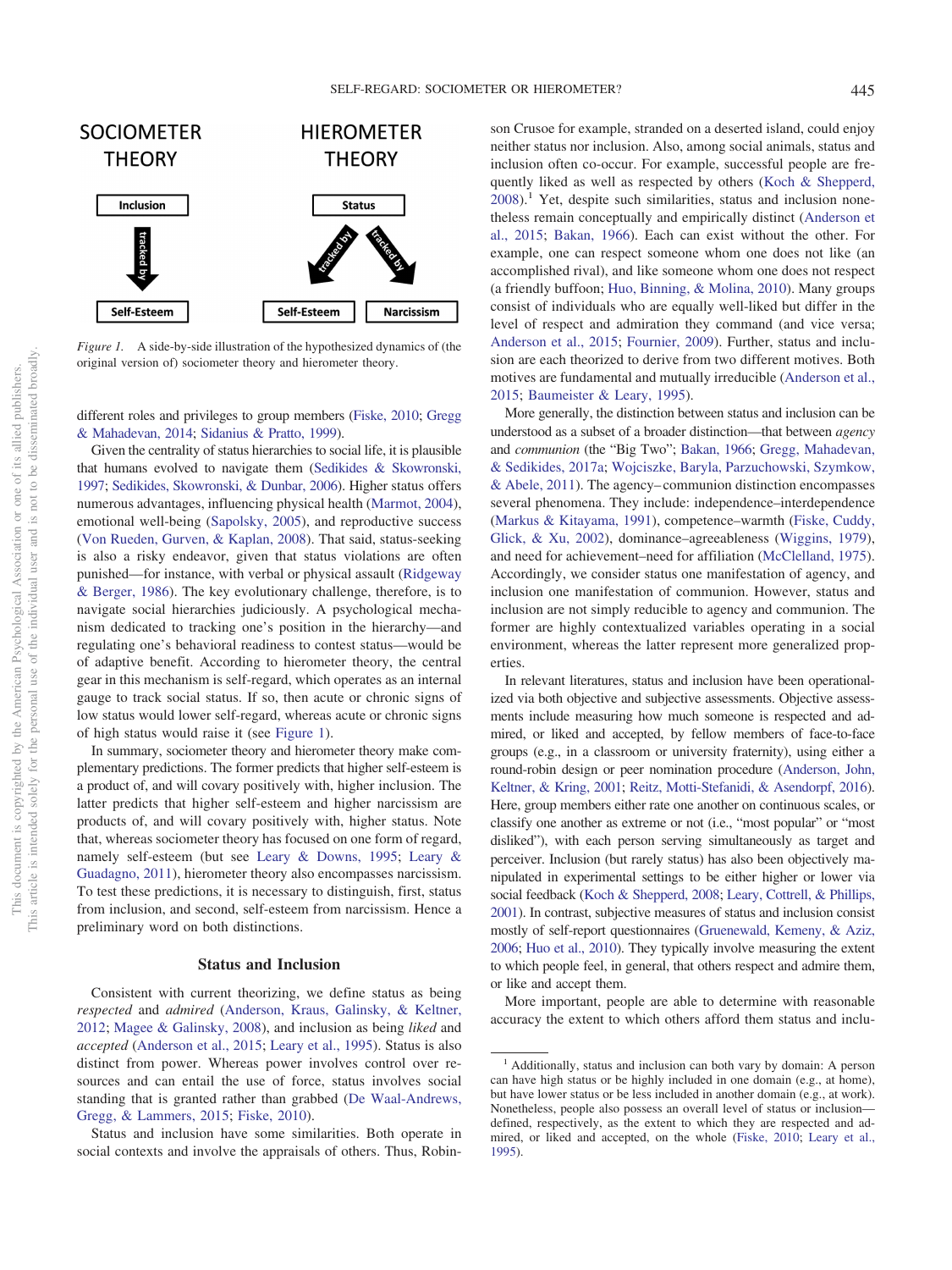sion. That is, reports of both status and inclusion, by self and others, converge (Anderson, Ames, & Gosling, 2008; Anderson, Srivastava, Beer, Spataro, & Chatman, 2006; Fournier, 2009; Jansen, Otten, Van der Zee, & Jans, 2014). Moreover, although status and inclusion correlate positively, both when assessed via self–report and via other–report (Fournier, 2009; Huo et al., 2010), they remain empirically and predictively distinct. In particular, the two show varying degrees of consensus and reciprocity effects (Fournier, 2009), contribute independently to psychological wellbeing and public engagement (Huo et al., 2010), and motivate different types of behaviors (Anderson et al., 2015).

In summary, consistent with the literature, we define status and inclusion as the extent to which an individual is respected and admired, or liked and accepted, correspondingly. In Studies 1–2, we assess these constructs, defined in this way, subjectively via self-report. Then, in Studies 3–4, we manipulate them objectively via social feedback. We expect them—as conceptually distinct but empirically correlated constructs—to differentially predict selfesteem and narcissism. Below, we now differentiate these two types of self-regard.

#### **Self-Esteem and Narcissism**

We use the terms "self-esteem" and "narcissism" to denote two distinct types of self-regard. Self-esteem can be defined briefly as "a positive or negative attitude toward a particular object, namely, the self" (Rosenberg, 1965, p. 18), or more expansively as

"the feeling that one is 'good enough.' The individual simply feels that he is a person of worth; he respects himself for what he is, but he does not stand in awe of himself nor does he expect others to stand in awe of him. He does not necessarily consider himself superior to others" (Rosenberg, 1965, p. 30).

However, whereas self-esteem involves relatively realistic self-views, revolving around one's underlying worth or value (Sedikides, Gaertner, & Cai, 2015), narcissism involves more grandiose ones, entailing a sense of entitlement, a proclivity to exploit, and a sensitivity to criticism (Brummelman, Thomaes, & Sedikides, 2016; Gregg, Mahadevan, & Sedikides, 2017b; Krizan & Bushman, 2011). Here, we focus not on clinical narcissism, but on "normal" narcissism, which, like self-esteem, is conceived as being continuously and normally distributed throughout the population (Krizan & Herlache, 2017; Sedikides & Campbell, 2017).

Self-esteem and narcissism have each been conceptualized and operationalized both at the level of global constructs and at the level of specific dimensions (Leary & Baumeister, 2000; Roberts, Woodman, & Sedikides, 2017). Here, we adopt the former approach. That is, we conceptualize both self-esteem and narcissism as global, unified constructs.<sup>2</sup> Global self-esteem is most frequently measured with the *Rosenberg Self-Esteem Scale* (*RSES*; Rosenberg, 1965), and global narcissism with the *Narcissistic Personality Inventory* (*NPI*; Raskin & Hall, 1979) and its variants (e.g., the *NPI-16*; Ames, Rose, & Anderson, 2006). That said, the underlying factor structure of the NPI has long been debated, with differing views emerging as to the number and nature of its components (Ackerman et al., 2011; Corry, Merritt, Mrug, & Pamp, 2008; Miller, Price, & Campbell, 2012; Raskin & Terry, 1988). Accordingly, alternative operationalizations of narcissism have more recently been developed, including, notably, the *Nar-* *cissistic Admiration and Rivalry Questionnaire* (*NARQ*; Back et al., 2013; Leckelt et al., 2017). The NARQ is designed to assess comprehensively narcissistic inclinations toward both assertive self-enhancement and antagonistic self-protection. Together, these encompass the overarching construct of narcissism—its "bright" and "dark" sides, respectively. Likewise, newer measures of global self-esteem have also been developed, such as, the *Lifespan Self-Esteem Scale* (*LSES*; Harris, Donnellan, & Trzesniewski, 2017). The LSES is a brief unidimensional measure of global self-esteem designed for use across the life span, including among young children. On all of these instruments, overall levels of self-regard are assessed by reversing negatively worded items and then calculating total scores across all items. Accordingly, in this article, when we refer to self-esteem or narcissism, we refer to overall levels of the construct—operationalized as aggregate scores on measures such as these.

Finally, self-esteem has been studied extensively both as an enduring trait and as a transitory state (Sedikides & Gregg, 2003; Zeigler-Hill, 2013). "Trait self-esteem" refers to a person's general or chronic evaluation of themselves—their "average tone of selffeeling" (James, 1890, p. 306). In contrast, "state self-esteem" refers to temporal and fluctuating self-evaluations that vary in response to context. Narcissism has been predominantly studied as a trait; more recently, however, it has begun to be studied as a state too (Giacomin & Jordan, 2016; Horton, Reid, Barber, Miracle, & Green,  $2014$ ).<sup>3</sup> Here, we use the terms "trait" and "state" to qualify both self-esteem and narcissism as appropriate. Accordingly, we use the term "trait narcissism" to refer to general or chronic levels of narcissism, and the term "state narcissism" to refer to temporal and fluctuating levels of narcissism. In Studies 1–2 we assess self-esteem and narcissism as traits, whereas in Studies 3–4 we assess them as states.

# **The Sociometer and Hierometer Literatures**

Consistent with sociometer theory, self-esteem has been found to track social inclusion. Overall levels of inclusion correlate positively with trait self-esteem (Denissen, Penke, Schmitt, & Van Aken, 2008; Leary et al., 1995), and changes in inclusion cause corresponding changes in state self-esteem (Bourgeois & Leary, 2001; Koch & Shepperd, 2008). For example, being rejected by others, or imagining that one is, lowers state self-esteem, whereas being accepted by others, or imagining that one is, raises it (Leary, Haupt, Strausser, & Chokel, 1998; Zadro, Williams, & Richardson, 2004). Also, the degree to which people are liked and accepted by others, or believe themselves to be liked and accepted by others, overall, correlates positively with trait self-esteem (Leary et al., 1995; Reitz et al., 2016). Thus, the degree to which people are socially included affects selfesteem in a positive direction, just as sociometer theory contends.

However, given that several studies have confounded inclusion with status, these effects might partially reflect the input of status. For example, the set of 16 hypothetical events assessed by Leary et al.

<sup>&</sup>lt;sup>2</sup> Note that there is no conflict between these "lumping" and "splitting" conceptualizations (Simpson, 1945). That something has parts does not mean it is meaningless to speak of it as a whole. It is rather a matter of different levels of elective conceptual resolution.

<sup>&</sup>lt;sup>3</sup> Again, note that such definitions are not at odds, but merely reflect different levels of elective temporal resolution.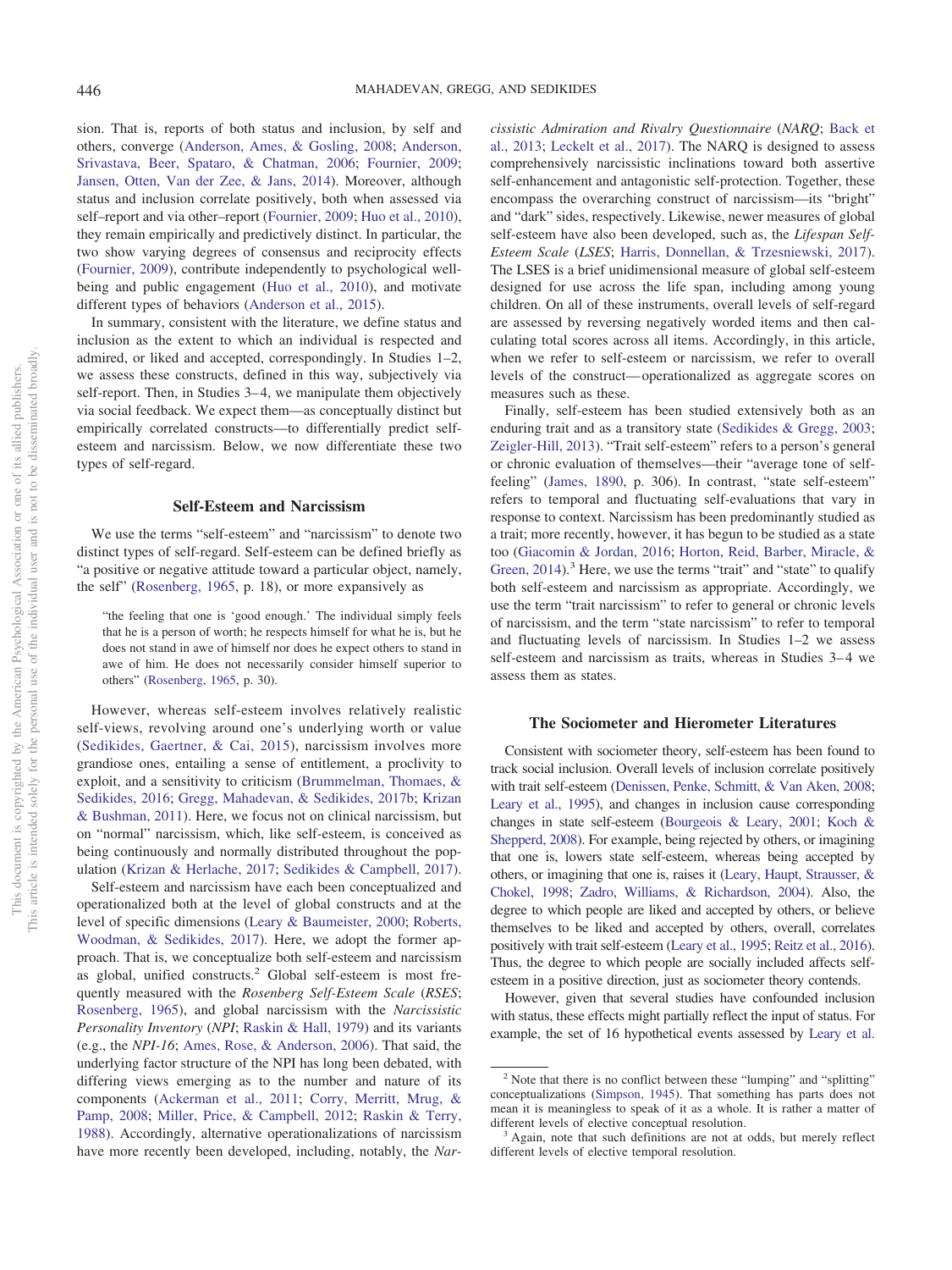(1995) featured items that pertained more directly to status than inclusion, such as: "I dropped out of *college*," "I received a negative evaluation on my *work performance* from my *boss*," and "I was accepted into an *honor society*" (italics added). Likewise, the acceptance manipulations used by Koch and Shepperd (2008) featured the items, "I have strong *admiration* for my friend," "I have tremendous *respect* for my friend," and "I am *proud* of my friend" (Study 1 [italics added]), and the items "I think that my interaction partner is one of those people who quickly wins *respect*," and "It seems to me that it is very easy for my interaction partner to gain *admiration*" (Study 2 [italics added]). Pride, admiration, and respect more closely reflect status than inclusion (Anderson et al., 2015; Fiske, 2010). Thus, although self-esteem ostensibly tracks inclusion, the effects attributed to inclusion in these studies might partially reflect that of status.

As regards hierometer theory, no experimental research has yet been conducted to explicitly test its tenets. Nonetheless, several studies show that changes in constructs related to status (e.g., dominance, competence, and academic success) do give rise to corresponding changes in state self-esteem (Crocker, Sommers, & Luhtanen, 2002; Koch & Shepperd, 2008; Leary et al., 2001). This suggests that self-esteem might indeed track status. Additionally, socioeconomic status correlates positively with trait self-esteem, as does being respected and admired by one's peers (Huo et al., 2010; Twenge & Campbell, 2002).

Moreover, there are indications that the type of self-regard involved makes a difference. Specifically, self-esteem might function both as a hierometer that tracks status positively, and a sociometer that tracks inclusion positively. In contrast, narcissism might function primarily as a hierometer that tracks status positively. Consistent with this possibility, both trait self-esteem and trait narcissism correlate positively with agentic traits (e.g., *strong*, *intelligent*), whereas trait self-esteem but not trait narcissism correlates positively with communal traits (e.g., *kind*, *helpful*; Campbell, Rudich, & Sedikides, 2002; Krizan & Bushman, 2011). Most relevantly, two cross-sectional studies by Mahadevan et al. (2016) found that both status and inclusion independently predicted trait self-esteem positively, whereas status but not inclusion independently predicted trait narcissism positively.

The Mahadevan et al. (2016) investigation, however, left several questions unanswered. First, it did not examine whether the links predicted by sociometer and hierometer theory were observed across individuals who differed on key demographics, such as gender and age, or across key personality traits, such as the Big Five (John &

Srivastava, 1999). Second, it utilized only a single operationalization of the key constructs. Third, and most important, although its crosssectional design could furnish evidence consistent or inconsistent with sociometer and hierometer theory—and, therefore, provisionally support or contradict them (Baumeister, Campbell, Krueger, & Vohs, 2003)—it could not test their causal tenets directly.

In summary, the studies reviewed above had one or more of the following limitations: (a) they did not expressly assess status or inclusion; (b) they confounded status and inclusion; (c) they did not assess narcissism alongside self-esteem; (d) they did not control for some potential confounds; or (e) they relied solely on cross-sectional designs. Thus, the functions of each type of selfregard remain unclear.

# **Contribution of the Present Research**

We hypothesize the following. First, self-esteem operates as both a hierometer and a sociometer—one that independently tracks higher or rising levels of both status and inclusion. Second, and in contrast, narcissism operates as a hierometer—one that independently tracks higher or rising levels of status. Accordingly, we derive the following testable predictions: status will positively predict self-esteem independently of inclusion; inclusion will positively predict self-esteem independently of status; status will positively predict narcissism independently of inclusion; and inclusion will not positively predict narcissism independently of status. We summarize these predictions in Table 1.

In doing the above, the present research goes beyond past work and makes new intellectual headway. In particular, hierometer theory addresses important theoretical gaps in sociometer theory and offers new insights.

First and foremost, hierometer theory delineates a novel function for self-regard. Whereas sociometer theory emphasizes social inclusion, hierometer theory emphasizes social status. That is, whereas sociometer theory proposes that self-regard serves an inclusion-regulating function, tracking social inclusion, and motivating inclusion-optimizing behavior, hierometer theory proposes that self-regard serves a status-regulating function, tracking social status, and motivating status-optimizing behavior. This emphasis on status in hierometer theory, as opposed to inclusion in sociometer theory, is crucial: it draws attention to the "vertical" relationships that exist within social groups that may complement or qualify the "horizontal" ones. Indeed, so far the literature has

Table 1 *Schematic Overview of Predictions*

|                  |               | Predictors/IVs | Criterions/DVs                                        |                                     |  |  |
|------------------|---------------|----------------|-------------------------------------------------------|-------------------------------------|--|--|
| Variables        | <b>Status</b> | Inclusion      | <b>Narcissism</b>                                     | Self-esteem                         |  |  |
| Predictors/IVs   |               |                |                                                       |                                     |  |  |
| <b>Status</b>    |               | $r_{S,I} > 0$  | $B_{SN,I} > 0$ $(r_{SN,I} > 0)$                       | $B_{SSE,I} > 0$ ( $r_{SSE,I} > 0$ ) |  |  |
| <b>Inclusion</b> |               |                | $B_{\text{IN-S}} \leq 0$ ( $r_{\text{IN-S}} \leq 0$ ) | $B_{ISES} > 0$ ( $r_{ISES} > 0$ )   |  |  |
| Criterions/DVs   |               |                |                                                       |                                     |  |  |
| Narcissism       |               |                |                                                       | No prediction                       |  |  |
| Self-esteem      |               |                |                                                       |                                     |  |  |

*Note*.  $S =$  status;  $I =$  inclusion;  $S =$  self-esteem;  $N =$  narcissism;  $r_{XY} =$  zero order correlation between *X* and *Y*;  $B_{XY}$  = regression coefficient *X* predicting *Y*;  $r_{XYZ}$  = partial correlation between *X* and *Y* controlling for *Z*;  $B_{XYZ}$  = partial regression coefficient *X* predicting *Y*, controlling for *Z*.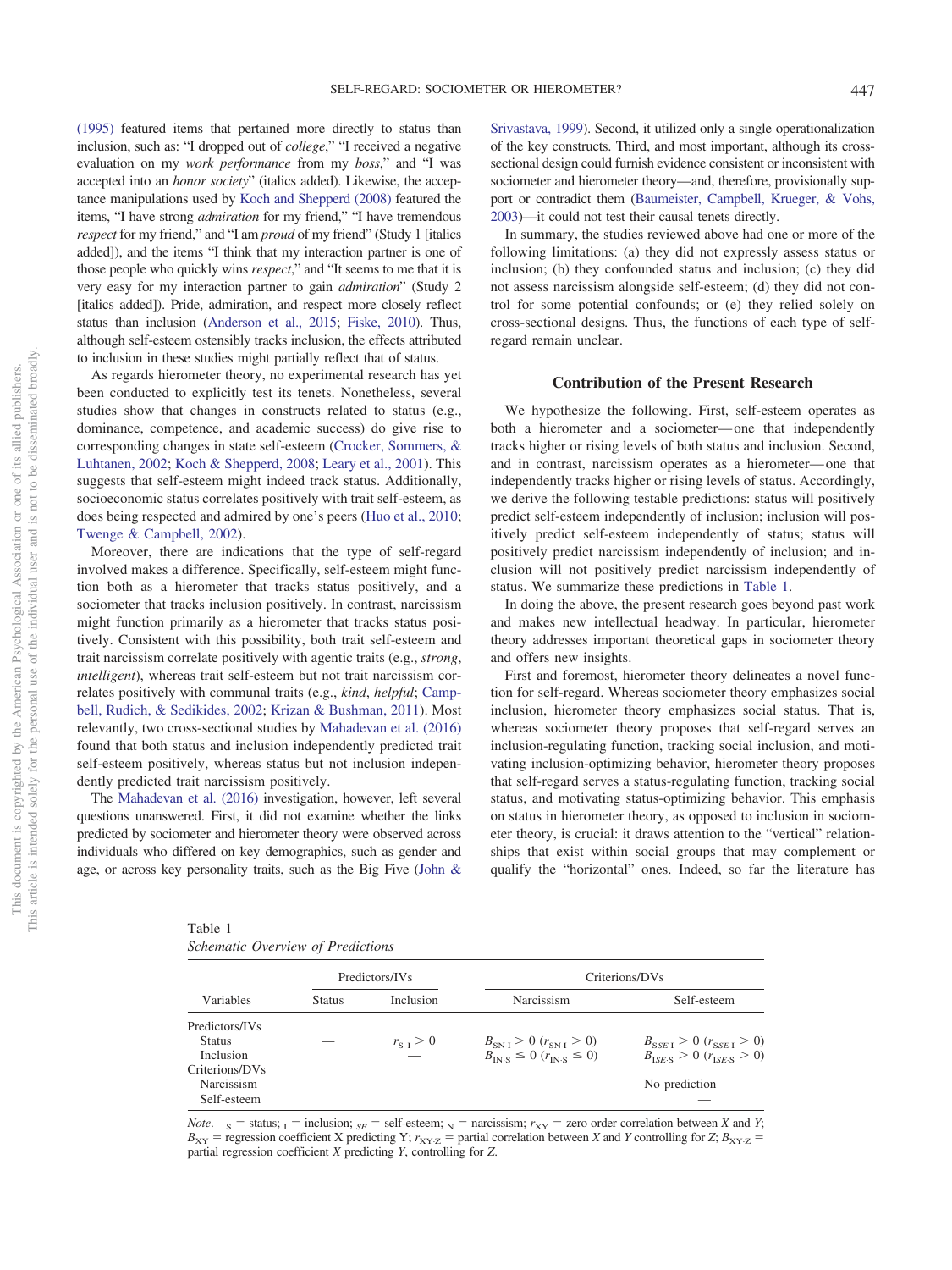focused almost exclusively on the latter. By contrast, the role played by status has been neglected; virtually no studies have examined the causal impact of status on self-regard, and none the independent impact of status and inclusion. By specifying precisely how (social) status and (psychological) self-regard might interact as part of an evolutionarily adaptive system, hierometer theory breaks new ground.

Second, there exist two versions of sociometer theory, and hierometer theory usefully addresses the gaps in each. The original version posits that self-esteem tracks social inclusion specifically (Leary & Downs, 1995; Leary et al., 1995). The revised version posits that self-esteem tracks "relational value" generally (Leary, 2005). Each version possesses an advantage and a disadvantage that the other lacks. The original version has the advantage of specificity: It marks precisely an inclusion-tracking function for self-esteem. At the same time, it has the disadvantage of not taking into account other plausible factors that affect self-esteem (e.g., status). The revised version, in contrast, has the advantage of accommodating a broader basis for self-esteem. At the same time, it has the disadvantage that it is vague and noncommittal as to exactly what relational variable self-esteem tracks. Critically, neither version of sociometer theory mentions status, nor posits that self-regard serves a status-tracking function. By explicitly articulating a status-tracking function for self-regard, hierometer theory complements the predictions of the original version of sociometer theory, and clarifies those of the revised version.

Third, hierometer theory goes beyond sociometer theory to posit and investigate a functional role for narcissism. The sociometer literature has focused predominantly on one type of self-regard, self-esteem; nonetheless, narcissism gains an occasional mention (Leary & Downs, 1995; Leary & Guadagno, 2011). When it does, an attempt is made to explain narcissism in terms of dysfunction. Narcissism is characterized as the sign of a miscalibrated sociometer whose needle is stuck at a permanently high level. In particular, narcissists are thought to believe that "others regard them more favorably and accept them more enthusiastically than is, in fact, the case" (Leary & Downs, 1995, p. 138). However, this characterization arguably amounts to a concession that narcissism only makes sense when the predictions of sociometer theory are falsified. Here, we propose and test an alternative possibility at odds with the sociometer hypothesis: that some forms of selfregard do *not* track social inclusion in the way that sociometer theory describes. Being liked and accepted might not be the only reason people feel better about themselves. Narcissistic self-regard might serve a different function. It might operate as a hierometer, tracking status, with higher status predicting and promoting greater narcissism. By specifying and testing an alternative and constructive function of narcissism, hierometer theory potentially challenges existing perspectives on belonging and self-regard, and adds to a growing literature that considers whether narcissism serves some adaptive function, as opposed to presuming that it is a purely pathological phenomenon (Holtzman & Strube, 2011; Sedikides & Campbell, 2017).

Finally, the present investigation goes substantially beyond past work methodologically. First, whereas past research has often operationalized key constructs in only one way, our research features multiple measures of the key constructs. Second, the present investigation explores potential boundary conditions of the applicability of both theories for the first time. Specifically, we test

whether, and to what extent, the links specified by sociometer and hierometer theory are moderated by key demographic and personality characteristics, thereby shedding light on the robustness and generalizability of these links.

Third and most important, the present investigation provides the inaugural causal test of hierometer theory. In proposing that selfesteem and narcissism track status, hierometer theory asserts not only that these constructs interrelate, but also that these relationships are causal. The present investigation aims to demonstrate, for the first time, the causal mechanisms critical for hierometer theory. Fourth, the present investigation breaks new ground by furnishing parallel causal tests of sociometer and hierometer theory; thus, permitting a matched side-by-side comparison of their empirical performance. Fifth and final, no studies have yet explored the independent causal impact of status and inclusion on two types of self-regard. The present investigation does so for the first time. It examines the independent causal impact of status and inclusion on both self-esteem and narcissism, providing insight into these unique effects.

In all, the present investigation provides a highly systematic and rigorous empirical test of the key tenets of hierometer and sociometer theory, hitherto unattempted. It tests these predictions in large studies (combined  $N \approx 2,000$ ), using both correlational and experimental methods, at the level of both states and traits, and with theoretically derived, comprehensive, and well-matched measures of the constructs. The findings may have broad relevance, not only for social and personality psychology, but also for evolutionary, developmental, and educational psychology.

#### **Overview**

We conducted four studies. Study 1, featuring a cross-sectional design, assessed the replicability and robustness of the links specified by hierometer and sociometer theory, first examined by Mahadevan et al. (2016). It also explored how variations in key demographic and personality characteristics might change the picture. For example, some research suggests that men are primarily driven by status, and women by inclusion (Abele & Wojciszke, 2007), whereas other research suggests that women's status aspirations are equal to men's (Hays, 2013). Also, some research suggests that older people's self-esteem is more rooted in inclusion than that of younger people (Gebauer, Wagner, Sedikides, & Neberich, 2013). Therefore, do gender and age moderate whether status and inclusion predict self-esteem and narcissism? And are these links moderated by personality characteristics known to covary with self-esteem and narcissism (Lee & Ashton, 2005)? The presence of such moderations would refute neither theory, given that neither theory requires that the predicted links obtain equally strongly across individuals. Nonetheless, knowing whether such moderations are present would help to clarify how generally the theories apply, how strongly versus weakly their predictions are borne out, and whether and to what extent boundary conditions can be identified. If the predicted links were to persist independently of the prominent factors considered, confidence in the robustness and generalizability of hierometer theory and sociometer theory would increase. Additionally, Study 1 checked whether, consistent with literature on the Big Two, status and inclusion constitute empirically distinct constructs.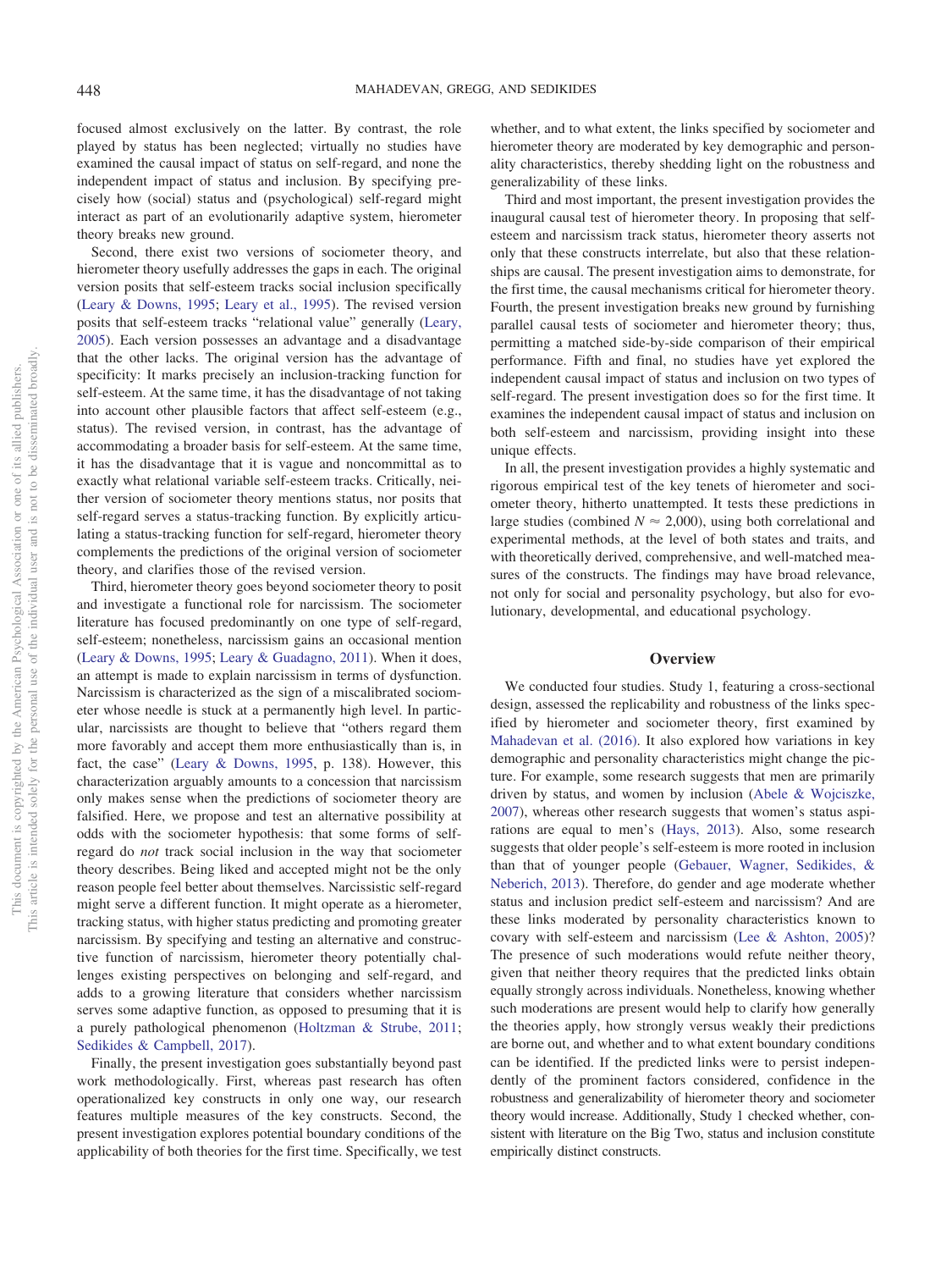Study 2 examined whether the Study 1 findings generalized in a further way, namely, across different operationalizations of selfesteem and narcissism. Whereas Study 1 used the leading questionnaire measures of both constructs, the RSES and the NPI-16, Study 2 implemented more recently developed alternatives, the LSES and the NARQ. Furthermore, to provide a yet more stringent test of our predictions, Study 2 was preregistered (https://osf.io/ 25v8u/), with the hypotheses, method, and data analytic plan specified in advance.

Whereas Studies 1–2 sought to establish external validity, Studies 3–4 sought to establish internal validity. They took the form of classic laboratory experiments (Frey & Gregg, 2017), best suited to testing the causality of the links specified by hierometer and sociometer theory. They examined the independent causal impact of status and inclusion on both self-esteem and narcissism. Study 3 systematically deconfounded status and inclusion, manipulating them orthogonally to assess their independent impact on selfesteem and narcissism. Study 4 did the same with alternative state-like measures of self-esteem and narcissism. All four studies operationalized status and inclusion using comprehensive, theoretically derived, and well-matched measures and manipulations, to ensure that the effects were maximally comparable.

For Study 1, we sampled a large number of participants to detect potentially small effects and examine complex moderation relationships. We aimed to recruit 1,000 participants to detect effects of slightly below  $r = .10$  with a power of 0.80. For Study 2 (preregistered), we aimed to recruit 600 participants to detect effects of slightly below  $r = .15$  with a power of 0.95. For Study 3, we aimed to recruit 100 participants (50 per condition) to detect effect sizes of  $d = 0.55$  with a power of 0.80. For Study 4, we aimed to recruit 250 participants (125 per condition) to detect effect sizes of  $d = 0.35$  with a power of 0.80. All studies received ethics approval from the Research Ethics Committee of the University of Southampton, United Kingdom (Study 1:  $ID = 459$ , Study 2: ID = 26,708, Study 3: ID = 764, and Study 4: ID = 3,789).

### **Study 1**

Study 1 tested predictions derived from hierometer and sociometer theory at the level of enduring conditions and dispositional traits. It examined whether higher levels of status and inclusion independently predict greater trait self-esteem, but only higher levels of status independently predict greater trait narcissism. It also examined whether and to what extent these links were moderated by gender, age, and the Big Five personality traits of extraversion, neuroticism, agreeableness, conscientiousness, and openness. Finally, it assessed whether, consistent with the Big Two literature, status and inclusion were empirically distinct constructs.

#### **Method**

**Participants.** Participants  $(N = 1,047)$  were recruited via Mechanical Turk. Adults proficient in English, of any nationality, were eligible. We excluded some participants (10.2%) for the following a priori reasons: being aged under 18 (0.4%); reporting poor or very poor English proficiency (0.4%); having duplicate IP addresses (3.0%); completing the study too rapidly, in less than half the median completion time (2.5%); omitting over 5% of questionnaire items (2.4%); and completing all items identically on any questionnaire containing both forward-scored and reversescored items (3.0%). The final sample comprised 940 participants  $(472 \text{ female}, 468 \text{ male}; M_{\text{age}} = 30.34 \text{ years}, SD_{\text{age}} = 10.51) \text{ from}$ over 60 countries (United States: 58.9%, India: 12.0%, Canada: 5.1%, United Kingdom: 4.1%, Pakistan: 2.0%, Germany: 1.2%, Philippines: 1.2%, Romania: 1.2%, Spain: 0.9%, Australia: 0.7%, Brazil: 0.6%, Macedonia: 0.6%, Malaysia: 0.6%, Portugal: 0.6%, Serbia: 0.6%, Singapore: 0.6%, Indonesia: 0.5%, Venezuela: 0.5%, Other: 8.1%).

**Measures.** Participants completed measures of their status, inclusion, self-esteem, and narcissism, along with basic demographics and personality. We assessed participants' status and inclusion in parallel formats, with carefully matched and structurally validated questionnaires. We expanded both questionnaires from Huo et al. (2010) adding items to capture the constructs more fully and reliably. Both began with the stem "Most of the time I feel that people  $\ldots$  " and consisted of a stem completion (1 = *strongly disagree*, 5 - *strongly agree*).

*Status.* We assessed status with a 10-item questionnaire. Five items were developed by Huo et al. (2010): "respect my achievements," "value my opinions and ideas," "approve of how I live my life," "think well of how I conduct myself," and "think highly of my abilities and talents." We added a further five: "admire me," "consider me a success," "look up to me," "see me as an important person," and "consider me a high-status individual."

*Inclusion.* We assessed inclusion with a 10-item questionnaire. Four items were developed by Huo et al. (2010): "like me as a person," "feel warmly towards me," "consider me to be a nice person to have around," and "don't like me" (R). We added a further six: "include me in their social activities," "are happy for me to belong to their social groups," "accept me," "see me as fitting in," "approve of my behavior," and "would be willing to be friends with me."

*Self-esteem.* We assessed self-esteem with the 10-item RSES  $(Rosenberg, 1965; 1 = strongly disagree, 5 = strongly agree).$  The RSES is the most widely used global self-esteem measure (Byrne, 1996). It features equal numbers of forward- and reversed-scored items, exhibits high internal consistency, and shows good convergent and discriminant validity (Schmitt & Allik, 2005). Sample item: "I feel that I have a number of good qualities."

*Narcissism.* We assessed narcissism with the NPI-16 (Ames et al., 2006), the 16-item version of the *Narcissistic Personality Inventory* (*NPI*; Raskin & Terry, 1988). The NPI-16 is a widely used global narcissism measure (Twenge, Konrath, Foster, Campbell, & Bushman, 2008). Its items were selected to represent the core construct of narcissism and to cover a range of narcissistic features identified by Emmons (1987) and Raskin and Terry (1988) (Ames et al., 2006). It is reliable and validated (Gentile et al., 2013; but see Corry et al., 2008).

Originally, the NPI and NPI-16 featured a dichotomous forcedchoice format. On each item, participants chose between a narcissistic and a nonnarcissistic option (e.g., "I know that I am good because everybody keeps telling me so" vs. "When people compliment me I sometimes get embarrassed"). We converted this dichotomous format into a continuous one using a horizontal slider with response options ranging from 1–6. We retained all 32 statements (i.e., two per NPI item) of the original scale. We then reverse-scored the nonnarcissistic items and averaged all items to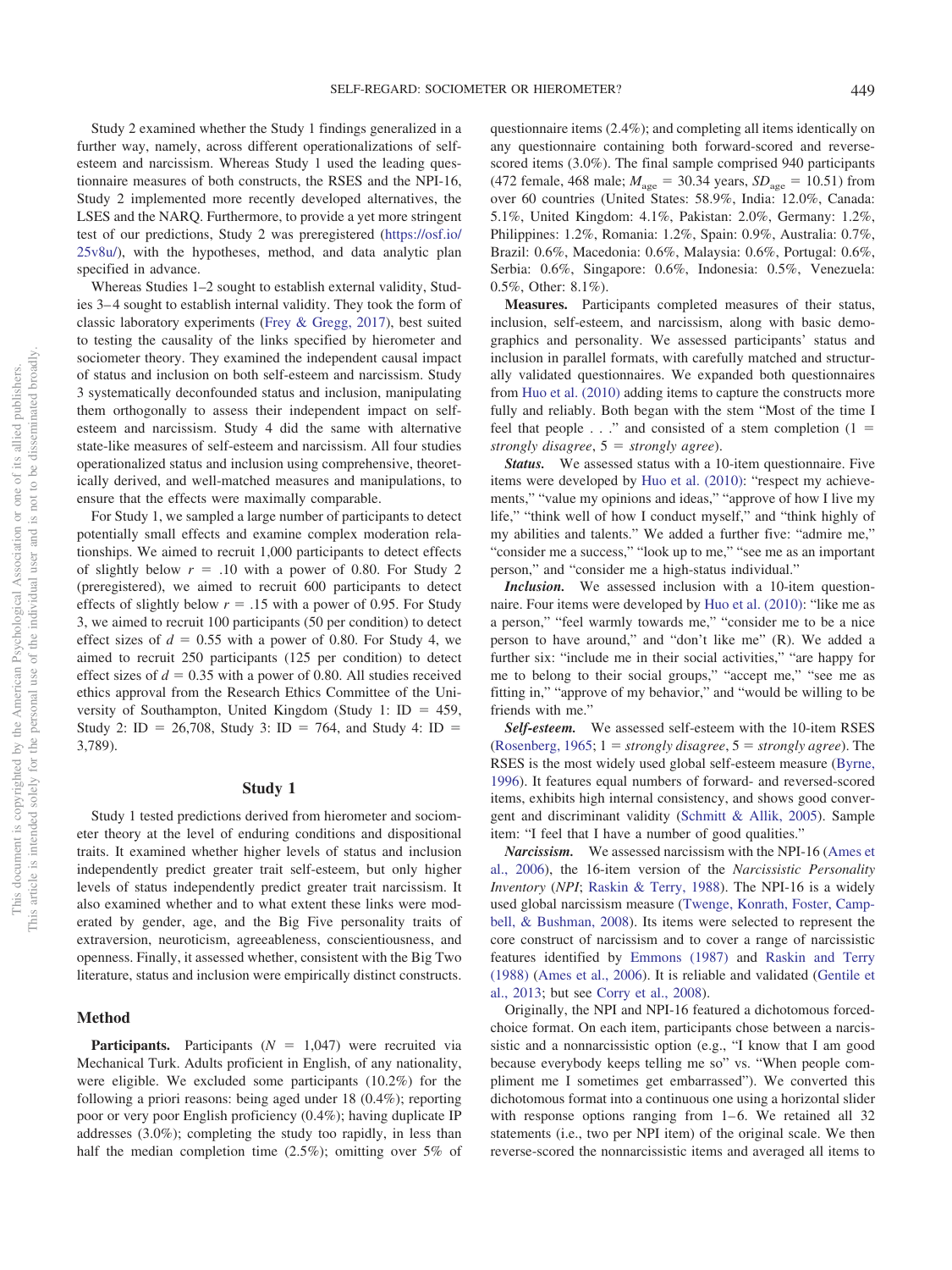arrive at a total narcissism score. Higher scores indicated greater narcissism. Note that, because the slider contained an even number of scale points, participants were still obliged to opt in the direction of either higher or lower narcissism; they could not select the scale midpoint. Thus, the forced-choice element of the original scale was retained. Similar assessment formats have been used in prior research on narcissism (Lee, Gregg, & Park, 2013; Pincus et al., 2009; Wetzel, Roberts, Fraley, & Brown, 2016), and recent studies suggest that they may afford greater intrinsic and convergent validity (Ackerman, Donnellan, Roberts, & Fraley, 2016; Grosz et al., 2017).

*Personality.* We assessed the Big Five personality traits with the Ten-Item Personality Inventory (TIPI), a well-validated and frequently used measure (Gosling, Rentfrow, & Swann, 2003;  $1 =$ *strongly disagree*, 5 - *strongly agree*).

#### **Results**

**Factor analysis.** To examine whether status and inclusion were empirically distinct constructs, we conducted an exploratory factor analysis of all status and inclusion items, using Principal Axis Factoring with Direct Oblimin rotation. The analysis revealed three factors with eigenvalues above 1, together accounting for 54% of the variance. All inclusion items, except one, loaded onto Factor 1. All status items, except two, loaded onto Factor 2. The three delinquent items loaded separately onto a third factor (see Table 2). They were thematically distinct, involving approval: "approve of how I live my life," "think well of how I conduct myself," and "approve of my behavior." Hence, we discarded them. We then computed the status and inclusion scales by averaging the remaining status and inclusion items to produce total scores for status and inclusion, respectively. Higher scores indicated greater levels of each construct. The resulting status and inclusion scales, whose items had loaded on two separate factors, comprised eight and nine items, respectively, and showed high internal consistency (see Table 3). Thus, status and inclusion constituted empirically different constructs.

**Correlations.** In Table 3, we present the descriptive statistics, reliabilities, and correlations between the main variables. We focused on the links among status, inclusion, self-esteem, and narcissism. Initially, both status and inclusion correlated positively with self-esteem. Both also correlated positively with narcissism.<sup>4</sup>

To test the hypothesized links among the constructs (see Table 1), we computed the relevant partial correlations. After controlling for inclusion, status continued to predict positively self-esteem,  $r(937) = .30, p < .001$ . Status also continued to predict positively narcissism,  $r(937) = .31$ ,  $p < .001$ . After controlling for status, inclusion continued to predict positively self-esteem,  $r(937) = .31$ ,  $p < .001$ . However, it no longer predicted positively narcissism,  $r(937) = .01$ ,  $p = .865$ . Thus, consistent with self-esteem operating as both a hierometer and a sociometer, it independently tracked both status and inclusion in a positive direction. By contrast, consistent with narcissism operating predominantly as a hierometer, it independently tracked status, but not inclusion, in a positive direction.

**Structural equation models.** We also tested all hypotheses at once in a pair of structural equation models. In both models, we entered status and inclusion as predictors, and self-esteem and narcissism as outcome variables, inserting paths from status and inclusion to self-esteem and narcissism. We allowed status and inclusion to correlate, and, likewise, self-esteem and narcissism. We standardized all variables. In Model 1, we entered each of the four constructs—status, inclusion, self-esteem, and narcissism—as manifest variables (Kline, 2005). In Model 2, we represented each of the four constructs—status, inclusion, self-esteem, and narcissism—as latent variables loading on their constituent scale items (Kline, 2005).

The models yielded similar results. Model 1 showed that status predicted self-esteem positively  $(B = .32, SE = .03, t(934) = 9.64,$  $p < .001$ ). Status also predicted narcissism positively ( $B = .36$ ,  $SE = .04$ ,  $t(934) = 9.85$ ,  $p < .001$ ). Inclusion predicted selfesteem positively too ( $B = .32$ ,  $SE = .03$ ,  $t(934) = 9.89$ ,  $p <$ .001). However, inclusion did not predict narcissism positively  $(B = .01, SE = .04, t(934) = 0.17, p = .865)$ . Likewise, Model 2 showed that status predicted self-esteem positively ( $B = .37$ ,  $SE =$  $.05, t(891) = 7.78, p < .001$ . Status also predicted narcissism positively (*B* = .37, *SE* = .05,  $t(891) = 8.23, p < .001$ ). Inclusion predicted self-esteem positively too  $(B = .33, SE = .04, t(891) =$ 7.85,  $p < .001$ ). However, inclusion did not predict narcissism positively  $(B = -.01, SE = .04, t(891) = -0.22, p = .830)$ . Thus, the pattern of results obtained using structural models dovetailed with that of the partial correlations.

**Moderations by demographics and dispositions.** Finally, we examined whether, and to what extent, differences in key demographic or personality characteristics affect these links. We regressed onto each of our self-regard measures the twin theoretical predictors of status and inclusion at Step 1; the predictors of gender, age, and the Big Five at Step 2; and the cross-product interaction terms derived from both sets of predictors reflective of potential moderation at Step 3 (Tables 4 and 5).

As regards self-esteem, both the status—self-esteem link and the inclusion—self-esteem link remained significant in the relevant regressions (see Table 4). Some moderation also emerged. First, the status—self-esteem link was moderated by extraversion: It was stronger among introverts. Second, the inclusion—self-esteem link was moderated by age, agreeableness, and openness: It was stronger among younger, more agreeable, and more close-minded people. We probed these interactions further using the Johnson-Neyman technique (Johnson & Neyman, 1936), which identifies the interval of scores on the moderator for which the link between the predictor and outcome is significant. The Johnson-Neyman significance region ( $\alpha = .05$ , two-sided) indicated that the status self-esteem link was significant for all levels of extraversion except the top 8.6%,  $J-N = [-\infty, 1.32]$ . The inclusion—selfesteem link was significant across all ages except the top 12.9%,  $J-N = [-\infty; 1.29]$ , for all levels of agreeableness except the bottom 15.3%,  $J-N = [-0.84; +\infty]$ , and for all levels of openness except the top  $10.1\%, J-N = [-\infty; 1.22]$ . Thus, these moderations were limited in scope. No other moderations attained significance.

<sup>4</sup> To verify that the correlation between status and narcissism was not because of an overlap in their items (i.e., was not tautological), we examined the correlation between the individual status items and narcissism. Each of the status items individually correlated positively with narcissism. Correlations ranged in magnitude from  $r = .17$  to  $r = .35$ ,  $ps <$ .001. Hence, the positive link between status and narcissism was not driven by any particular item.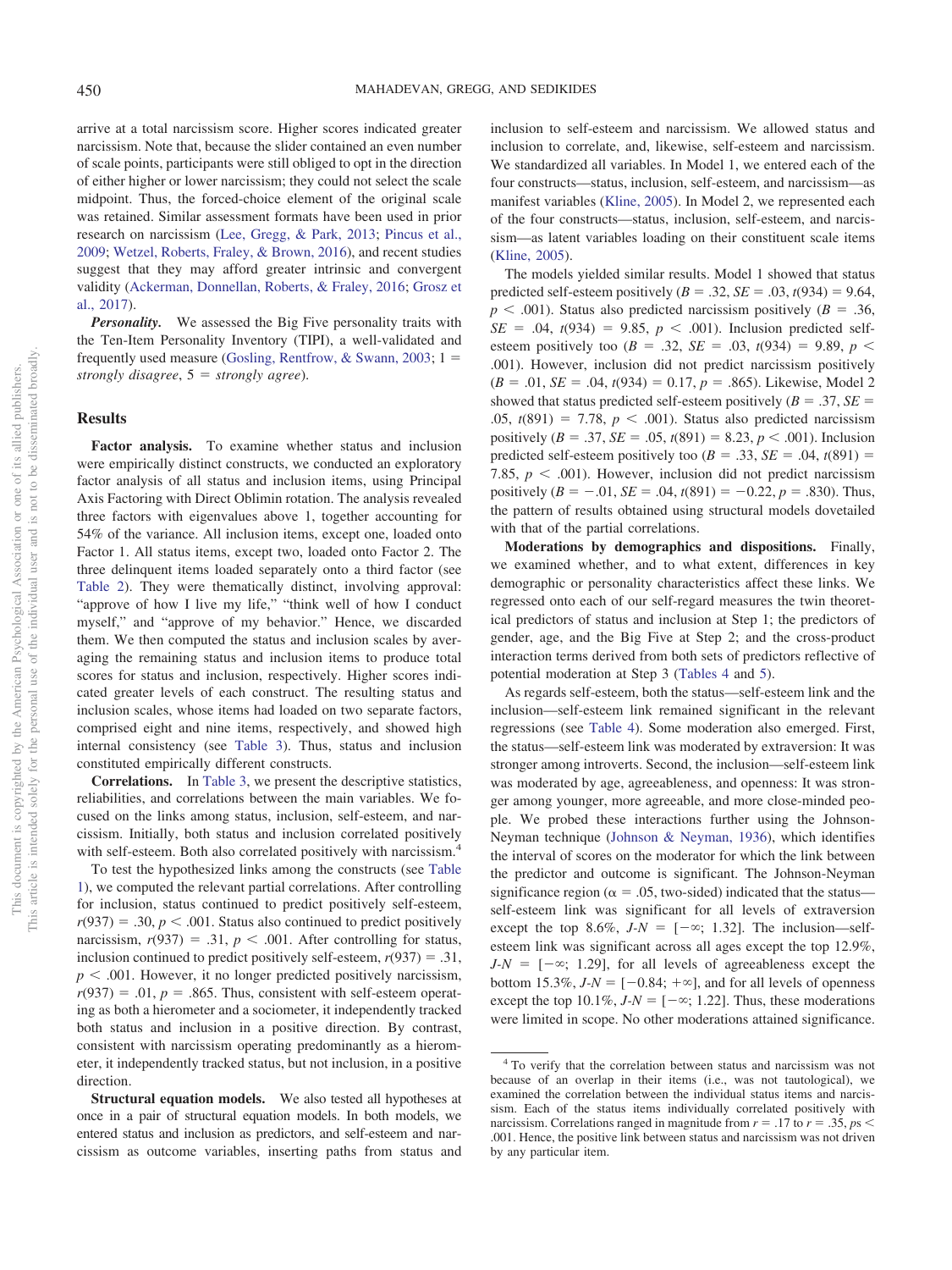|                                                                |         | Factor  |         |
|----------------------------------------------------------------|---------|---------|---------|
| Items                                                          | 1       | 2       | 3       |
| 1. respect my achievements.                                    | .091    | .437    | .143    |
| $2. \ldots$ value my opinions and ideas.                       | .141    | .374    | .148    |
| $3. \ldots$ approve of how I live my life.                     | $-.118$ | .134    | .793    |
| 4. think well of how I conduct myself.                         | .066    | .016    | .583    |
| 5. think highly of my abilities and talents.                   | .202    | .367    | .061    |
| $6. \ldots$ admire me.                                         | .108    | .624    | .078    |
| 7. consider me a success.                                      | $-.026$ | .616    | .255    |
| $8. \ldots$ look up to me.                                     | .099    | .705    | .031    |
| $9. \ldots$ see me as an important person.                     | .055    | .802    | $-.047$ |
| 10. consider me a high-status individual.                      | $-.078$ | .782    | .027    |
| 1. like me as a person.                                        | .759    | $-.047$ | .061    |
| 2. feel warmly towards me.                                     | .737    | .012    | .053    |
| 3. consider me to be a nice person to have around.             | .714    | $-.060$ | .045    |
| $4. \ldots$ do not like me.                                    | $-.663$ | .167    | $-.038$ |
| 5. include me in their social activities.                      | .599    | .243    | $-.039$ |
| $6. \ldots$ are happy for me to belong to their social groups. | .706    | .204    | $-.076$ |
| $7. \ldots$ accept me.                                         | .673    | .058    | .109    |
| 8. see me as fitting in.                                       | .609    | .157    | .127    |
| $9. \ldots$ approve of my behavior.                            | .294    | $-.091$ | .646    |
| 10. would be willing to be friends with me.                    | .679    | .070    | .074    |

Table 2 *Study 1: Factor Loadings of Status and Inclusion Items From Exploratory Factor Analysis*

*Note.*  $N = 940$ . Numbers in bold represent the highest factor loadings for each item above a criterion of  $r =$ .30. The inclusion items loaded on Factor 1, the status items on Factor 2, and the approval items on Factor 3.

The links specified by hierometer and sociometer theory held generally across people of varying demographics and dispositions.

As regards narcissism, the status—narcissism link remained significant, and the inclusion—narcissism link remained nonsignificant, in the relevant regressions (see Table 5). Neither age nor personality moderated these links. Gender moderated both the status—narcissism and the inclusion—narcissism links, albeit without altering the general pattern of findings. Specifically, the status—narcissism link was significant among both women and men, respective  $\beta s = .38$  and .14, both  $ps < .001$ , and the inclusion—narcissism link was nonsignificant among both women and men, respective  $\beta s = -.10$  and .07,  $ps > .05$ . The links specified by hierometer and sociometer theory held generally across people of varying demographics and dispositions.

# **Discussion**

Study 1 tested predictions derived from hierometer and sociometer theory in a large and diverse sample, at the level of enduring conditions or dispositional traits. Status and inclusion were distinct

| Table 3                                                        |  |  |
|----------------------------------------------------------------|--|--|
| Study 1: Means, SDs, Reliabilities, and Bivariate Correlations |  |  |
| of Main Variables                                              |  |  |

|                |      | Study 1 |          |          |          |          |  |  |  |
|----------------|------|---------|----------|----------|----------|----------|--|--|--|
| Variable       | М    | SD      | $\alpha$ |          |          |          |  |  |  |
| 1. Status      | 3.32 | .71     | .87      |          |          |          |  |  |  |
| 2. Inclusion   | 3.69 | .64     | .90      | $.57***$ |          |          |  |  |  |
| 3. Self-esteem | 3.54 | .71     | .82      | $.50***$ | $.50***$ |          |  |  |  |
| 4. Narcissism  | 3.16 | .77     | .86      | $37***$  | ***      | $-29***$ |  |  |  |

\*\*\*  $p < .001$ .

constructs, and they each positively predicted self-esteem, independent of one another. A different picture emerged for narcissism. After controlling for inclusion, status continued to predict positively narcissism, but after controlling for status, inclusion no longer positively predicted narcissism. Hence, not all forms of

#### Table 4

|             | Study 1: Regression of Age, Gender, and Personality on |  |  |  |
|-------------|--------------------------------------------------------|--|--|--|
| Self-Esteem |                                                        |  |  |  |

|                                          | Model 1 |                  | Model 2 |                  | Model 3 |      |
|------------------------------------------|---------|------------------|---------|------------------|---------|------|
| Variable                                 | β       | $\boldsymbol{p}$ | β       | $\boldsymbol{p}$ | β       | p    |
| 1. Status                                | .312    | .000             |         | .228 .000        | .222    | .000 |
| 2. Inclusion                             | .327    | .000             | .156    | .000             | .171    | .000 |
| 3. Age                                   |         |                  | .137    | .000             | .126    | .000 |
| 4. Gender                                |         |                  | $-.025$ | .301             | $-.020$ | .419 |
| 5. Extraversion                          |         |                  | .161    | .000             | .153    | .000 |
| 6. Stability                             |         |                  | .327    | .000             | .307    | .000 |
| 7. Agreeableness                         |         |                  | .015    | .574             | .035    | .195 |
| 8. Conscientiousness                     |         |                  | .126    | .000             | .133    | .000 |
| 9. Openness                              |         |                  | .072    | .003             | .050    | .037 |
| 10. Status $\times$ Age                  |         |                  |         |                  | .045    | .117 |
| 11. Status $\times$ Gender               |         |                  |         |                  | $-.057$ | .058 |
| 12. Inclusion $\times$ Age               |         |                  |         |                  | $-.057$ | .046 |
| 13. Inclusion $\times$ Gender            |         |                  |         |                  | .012    | .686 |
| 14. Status $\times$ Extraversion         |         |                  |         |                  | $-.101$ | .001 |
| 15. Status $\times$ Stability            |         |                  |         |                  | $-.024$ | .480 |
| 16. Status $\times$ Agreeableness        |         |                  |         |                  | $-.041$ | .184 |
| 17. Status $\times$ Conscientiousness    |         |                  |         |                  | .008    | .804 |
| 18. Status $\times$ Openness             |         |                  |         |                  | .053    | .088 |
| 19. Inclusion $\times$ Extraversion      |         |                  |         |                  | .031    | .317 |
| 20. Inclusion $\times$ Stability         |         |                  |         |                  | $-.010$ | .779 |
| 21. Inclusion $\times$ Agreeableness     |         |                  |         |                  | .133    | .000 |
| 22. Inclusion $\times$ Conscientiousness |         |                  |         |                  | $-.003$ | .929 |
| 23. Inclusion $\times$ Openness          |         |                  |         |                  | $-.075$ | .017 |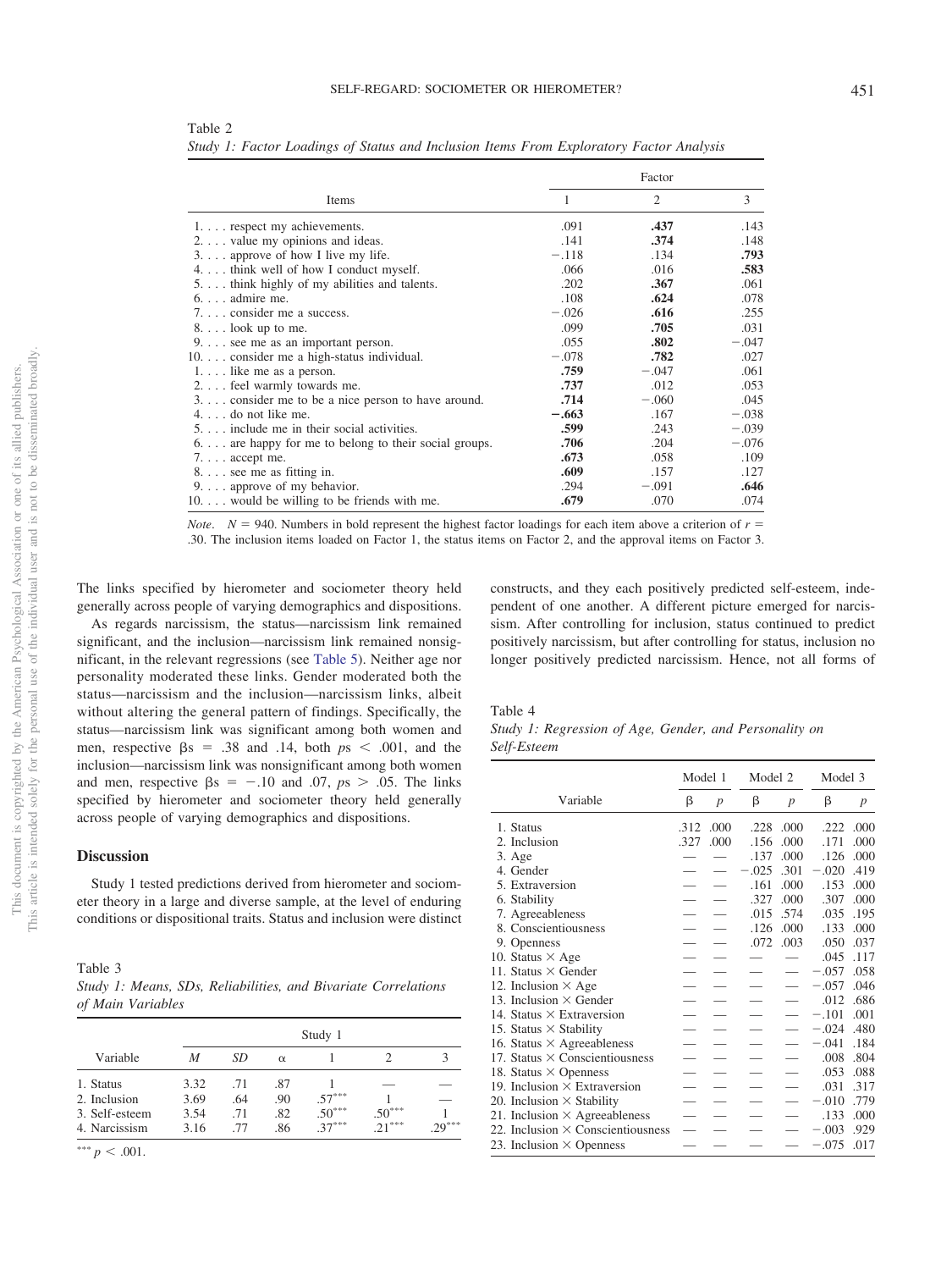| Table 5                                             |  |
|-----------------------------------------------------|--|
| Study 1: Regression of Age, Gender, and Personality |  |
| on Narcissism                                       |  |

|                                          | Model 1 |                | Model 2 |                  | Model 3 |                  |
|------------------------------------------|---------|----------------|---------|------------------|---------|------------------|
| Variable                                 | β       | $\overline{p}$ | β       | $\boldsymbol{p}$ | β       | $\boldsymbol{p}$ |
| 1. Status                                | .356    | .000           | .259    | .000             | .259    | .000             |
| 2. Inclusion                             | .010    | .783           | $-.004$ | .909             | $-.012$ | .751             |
| 3. Age                                   |         |                | $-.065$ | .025             | $-.063$ | .030             |
| 4. Gender                                |         |                | .107    | .000             | .109    | .000             |
| 5. Extraversion                          |         |                | .279    | .000             | .292    | .000             |
| 6. Stability                             |         |                | .118    | .000             | .121    | .000             |
| 7. Agreeableness                         |         |                | $-.246$ | .000             | $-.241$ | .000             |
| 8. Conscientiousness                     |         |                | $-.035$ | .245             | $-.043$ | .163             |
| 9. Openness                              |         |                | .110    | .000             | .117    | .000             |
| 10. Status $\times$ Age                  |         |                |         |                  | $-.019$ | .576             |
| 11. Status $\times$ Gender               |         |                |         |                  | $-.121$ | .001             |
| 12. Inclusion $\times$ Age               |         |                |         |                  | $-.041$ | .236             |
| 13. Inclusion $\times$ Gender            |         |                |         |                  | .085    | .018             |
| 14. Status $\times$ Extraversion         |         |                |         |                  | .008    | .833             |
| 15. Status $\times$ Stability            |         |                |         |                  | .069    | .087             |
| 16. Status $\times$ Agreeableness        |         |                |         |                  | $-.003$ | .941             |
| 17. Status $\times$ Conscientiousness    |         |                |         |                  | $-.027$ | .490             |
| 18. Status $\times$ Openness             |         |                |         |                  | .048    | .198             |
| 19. Inclusion $\times$ Extraversion      |         |                |         |                  | $-.023$ | .547             |
| 20. Inclusion $\times$ Stability         |         |                |         |                  | .013    | .756             |
| 21. Inclusion $\times$ Agreeableness     |         |                |         |                  | $-.023$ | .557             |
| 22. Inclusion $\times$ Conscientiousness |         |                |         |                  | $-.041$ | .306             |
| 23. Inclusion $\times$ Openness          |         |                |         |                  | $-.032$ | .404             |

self-regard appear to function as sociometers. The data are consistent with self-esteem functioning as both a hierometer and a sociometer, but with narcissism functioning primarily as a hierometer.

These results substantially extend those of Mahadevan et al. (2016). The hypothesized links remained significant after controlling for gender, age, and the Big Five. Moreover, the links were largely unmoderated by them. The status and self-esteem link was significant for both women and men, across age groups, and across personality dispositions—being moderated only by extraversion. The inclusion and self-esteem link was significant for both women and men—being moderated by age, agreeableness, and openness. All moderations, however, were limited in scope (highest  $\beta = .13$ , for moderation of the inclusion and self-esteem link by agreeableness). The status and narcissism link was significant for both women and men, across age groups, and across personality dispositions. The inclusion and narcissism link was nonsignificant for both women and men, across age groups, and across personality dispositions. Taken together, these results suggest that self-esteem serves both a sociometric and a hierometric function, tracking both status and inclusion in a positive direction, whereas narcissism serves only a hierometric function, tracking status but not inclusion in a positive direction.

#### **Study 2**

Both self-esteem and narcissism qualify as forms of self-regard. To assess both, in Study 1, we duly used the leading instruments in the field: the RSES (Rosenberg, 1965), and (the 16-item version of) the NPI (Ames et al., 2006). The purpose of Study 2 was to test our hypotheses using alternative measures of self-regard, which were more recently developed and validated. Accordingly, we assessed trait self-esteem with the LSES (Harris et al., 2017), and trait narcissism with the NARQ (Back et al., 2013).

The LSES is a short new measure of global self-esteem. It is designed for use across the life span, to be suitable for a wide range of age groups. The LSES correlates well with established measures of self-esteem, such as the RSES (Rosenberg, 1965), the *Self-Description Questionnaire* (global subscale: Marsh, 1990), and the *Single-Item Self-Esteem Scale* (Robins, Hendin, & Trzesniewski, 2001). It also shows good internal consistency and criterion-related validity, correlating positively with extraversion and life satisfaction, and negatively with neuroticism and depression (Harris et al., 2017).

The NARQ is a new, comprehensive measure of narcissism. It assesses several facets of narcissism that together encompass the interrelated behavioral dynamics of assertive self-promotion (labeled as "narcissistic admiration") and antagonistic self-protection (labeled as "narcissistic rivalry") of narcissism. Additionally, compared with the NPI and its variants, which may predominantly assess the adaptive or "healthy" aspects of narcissism (Cain, Pincus, & Ansell, 2008), the NARQ is thought to capture aspects of narcissistic grandiosity and narcissistic fragility, the so-called "bright and dark sides of narcissism" (Back et al., 2013). Its psychometric properties equal or exceed those of the NPI (Leckelt et al., 2017).

We preregistered this study at the Open Science Framework (https://osf.io/25v8u/). Following Van 't Veer and Giner-Sorolla's (2016) recommendations, we specified in advance our aims, hypotheses, study design, measures, data inclusion/exclusion criteria, as well as data analytic plan.

### **Method**

**Participants.** Participants ( $N = 743$ ) were recruited via Mechanical Turk. Adult U.S. residents, proficient in English, were eligible. Again, we excluded participants, if: they were under 18 (0.0%); reported poor English proficiency (0.1%); had duplicate IP addresses (11.0%); completed the study too rapidly (0.5%); omitted over 5% of questionnaire items (2.2%); or showed stereotyped responses (4.3%). The final sample comprised 627 participants (313 female, 313 male, one of unreported gender;  $M_{\text{age}} = 36.49$ years,  $SD<sub>age</sub> = 11.54$ ). The majority were White (White: 78.8%, East Asian: 7.3%, Hispanic: 5.8%, Black: 5.6%, Other Asian: 1.4%, Other: 1.1%).

**Measures.** Participants completed measures of their status, inclusion, self-esteem, and narcissism in counterbalanced order, along with basic demographics. We assessed participants' status and inclusion with the 8- and 9-item questionnaires adopted in Study 1 (Huo et al., 2010; Mahadevan et al., 2016). As before, both measures featured 5-point response scales (1 = *strongly disagree*, 5 - *strongly agree*).

*Self-esteem.* We assessed self-esteem with the 4-item LSES (Harris et al., 2017), a reliable and validated global self-esteem measure relevant to people of all ages. Items are: "How do you feel about yourself?", "How do you feel about the kind of person you are?", "When you think about yourself, how do you feel?", and "How do you feel about the way you are?" Responses ranged from 1 (*really sad*) to 5 (*really happy*).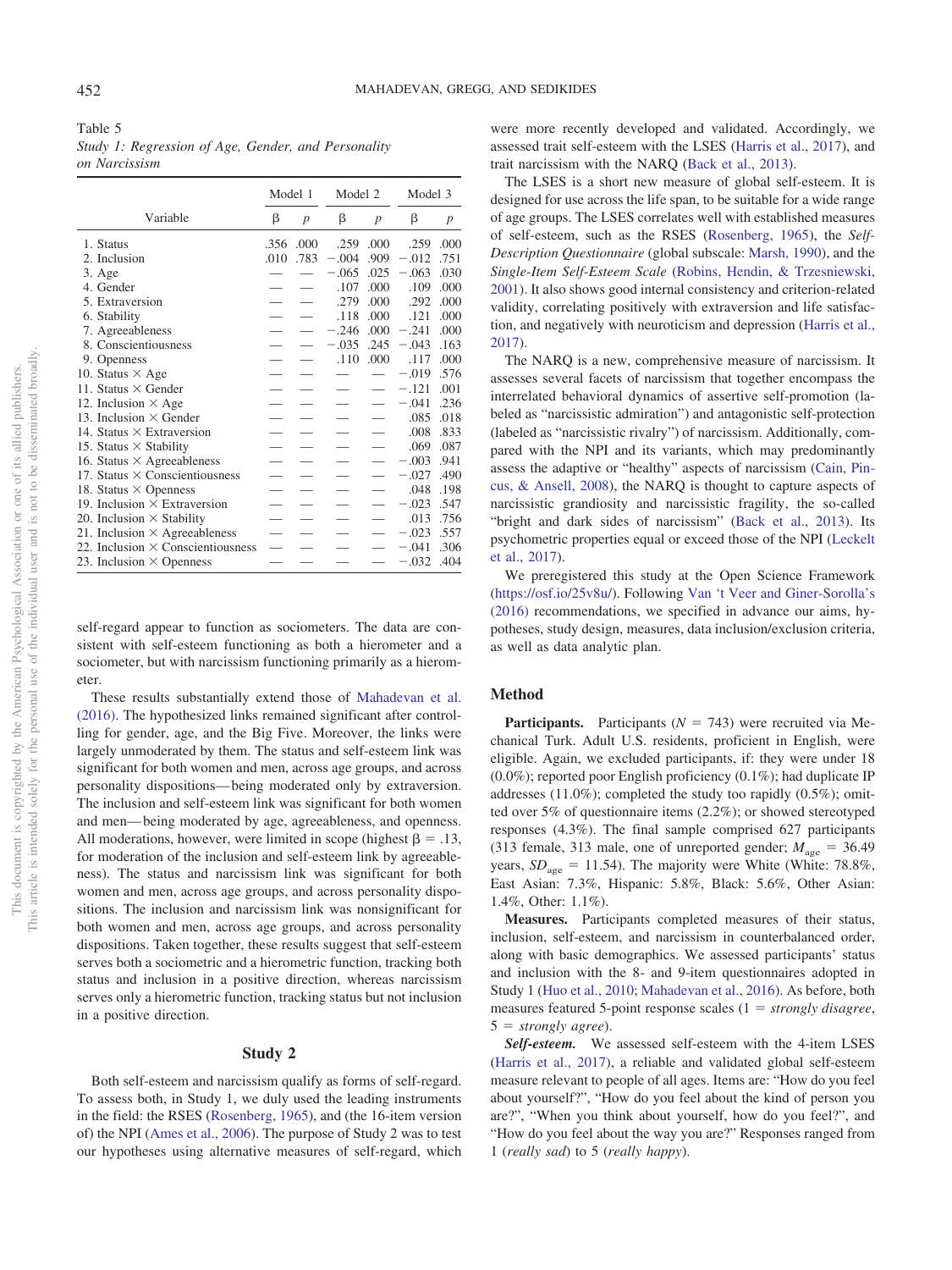*Narcissism.* We assessed narcissism with the 18-item NARQ (Back et al., 2013), a global narcissism measure. It has good internal consistency, test–retest reliability, convergent validity, and discriminant validity (Back et al., 2013). Sample items are: "I am great," "I manage to be the center of attention with my outstanding contributions," "I often get annoyed when I am criticized," and "I can barely stand it if another person it at the center of events." Responses ranged from 1 (*not agree at all*) to 6 (*agree completely*).

#### **Results**

We display in Table 6 the descriptive statistics, reliabilities, and zero-order correlations between the main variables. Initially, both status and inclusion predicted self-esteem positively. Both also predicted narcissism positively.

To examine the hypothesized links among the constructs (see Table 1), we computed the relevant partial correlations. After controlling for inclusion, status continued to predict self-esteem positively,  $r(624) = .42$ ,  $p < .001$ . Status also continued to predict narcissism positively,  $r(624) = .40, p < .001$ . After controlling for status, inclusion continued to predict self-esteem positively,  $r(624) = .35$ ,  $p < .001$ . However, it no longer predicted narcissism positively: rather, it predicted it negatively,  $r(624) = -.22$ ,  $p < .001$ . Thus, consistent with selfesteem operating as both a hierometer and a sociometer, both status and inclusion predicted it positively. By contrast, consistent with narcissism operating predominantly as a hierometer, status alone predicted it positively.

Finally, we again tested all hypotheses at once in a pair of structural equation models. As in Study 1, we allowed status and inclusion to correlate, and, likewise, self-esteem and narcissism. We standardized all variables. In both models, we entered status and inclusion as predictors, and self-esteem and narcissism as outcome variables, inserting paths from status and inclusion to self-esteem and narcissism. In Model 1, we entered each of the four constructs as manifest variables; in Model 2, we represented each of the four constructs as latent variables loading on their constituent scale items (Kline, 2005).

The models yielded similar results. Model 1 showed that status predicted self-esteem positively  $(B = .44, SE = .04, t(621) =$ 11.66,  $p < .001$ ). Status also predicted narcissism positively ( $B =$ .54,  $SE = .05$ ,  $t(621) = 11.05$ ,  $p < .001$ ). Inclusion predicted self-esteem positively too ( $B = .35$ ,  $SE = .04$ ,  $t(621) = 9.20$ ,  $p <$ .001). However, inclusion predicted narcissism negatively  $(B = -.27, SE = .05, t(621) = -5.55, p < .001$ ). Likewise, Model 2 showed that status predicted self-esteem positively  $(B =$ 

Table 6 *Study 2: Means, SDs, Reliabilities, and Bivariate Correlations of Main Variables*

|                                             | Study 2              |                   |                   |                      |          |         |  |
|---------------------------------------------|----------------------|-------------------|-------------------|----------------------|----------|---------|--|
| Variable                                    | M                    | SD                | $\alpha$          |                      |          |         |  |
| 1. Status<br>2. Inclusion<br>3. Self-esteem | 3.30<br>3.81<br>3.65 | .78<br>.64<br>.90 | .92<br>.92<br>.95 | $.66***$<br>$.67***$ | $.63***$ |         |  |
| 4. Narcissism                               | 2.73                 | .82               | .89               | $36***$              | $.09*$   | $20***$ |  |

 $p < .05.$  \*\*\*  $p < .001.$ 

.56,  $SE = .06$ ,  $t(582) = 9.40$ ,  $p < .001$ ). Status also predicted narcissism positively  $(B = .21, SE = .04, t(582) = 5.34, p <$ .001). Inclusion predicted self-esteem positively too  $(B = .41,$  $SE = .06$ ,  $t(582) = 7.25$ ,  $p < .001$ ). However, inclusion predicted narcissism negatively  $(B = -.14, SE = .03, t(582) = -4.51, p <$ .001). Thus, the pattern of results obtained using structural models dovetailed with that obtained using partial correlations.

#### **Discussion**

Study 2 retested key predictions from hierometer and sociometer theory with recently developed alternative measures of selfregard. As hypothesized, status predicted positively self-esteem, independently of inclusion. Likewise, inclusion predicted positively self-esteem, independently of status. Also as hypothesized, status predicted positively narcissism, independently of inclusion, whereas inclusion did not do so, independently of status. Thus, consistent with self-esteem operating as both a hierometer and sociometer, it tracked both status and inclusion in a positive direction. Consistent with narcissism operating only as a hierometer, it tracked only status but not inclusion in a positive direction.

However, one finding did diverge slightly from Study 1. In Study 1, after controlling for status, inclusion was unrelated to narcissism, whereas, in Study 2, it correlated negatively with narcissism. This negative partial correlation was not inconsistent with our predictions, yet is an interesting secondary finding. We discuss the matter further in the General Discussion.

#### **Study 3**

Both sociometer and hierometer theory make predictions that are testable, not only at the level of enduring conditions or traits, but also at the level of temporary conditions or states. In particular, if self-esteem operates as both hierometer and sociometer, tracking status and inclusion, then changes in status and inclusion should induce corresponding changes in state self-esteem. Higher status and higher inclusion should lead to higher self-esteem. Furthermore, if narcissism operates as a hierometer, tracking status, then changes in status but not inclusion should induce corresponding changes in state narcissism. Higher status, but not higher inclusion, should lead to higher narcissism. Study 3 tested these predictions. Moreover, to do so, it adopted a stronger experimental design to examine the independent causal impact of status and inclusion on both self-esteem and narcissism.

To compare optimally the independent causal impact of status and inclusion, their manipulations should also meet three conditions. First, the manipulations should capture the constructs as accurately as possible. Past research has often confounded status and inclusion, making it difficult to determine which effects should be validly attributed to each. Second, the manipulations should be orthogonal. In everyday life, status and inclusion often co-occur. Although researchers have manipulated either status alone, or inclusion alone, none has yet, to our knowledge, unambiguously and expressly manipulated both simultaneously, nor looked at the effects of both on self-esteem and narcissism simultaneously. Third, the manipulations should be appropriately matched. That is, to permit a valid comparison of their effects, the manipulations of status and inclusion should be otherwise equivalent in all relevant respects.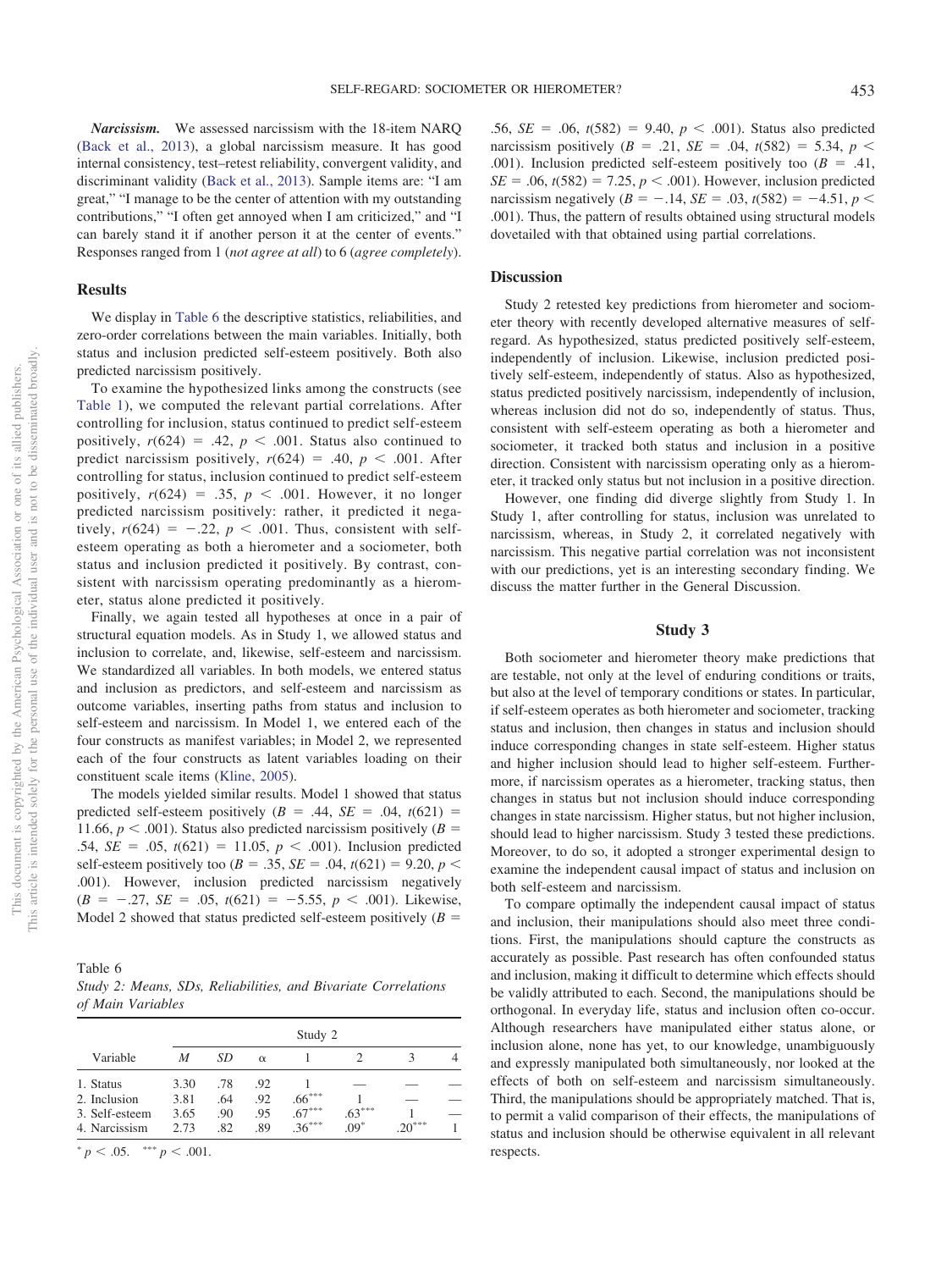As mentioned above, published work does not yet meet these conditions. Studies to date have not assessed status and inclusion per se, have not assessed narcissism, and/or have used manipulations that were unmatched or confounded the constructs.

For example, Koch and Shepperd (2008) evaluated the independent effects of competence and acceptance on state self-esteem. However, their construct operationalizations were unmatched in the following respects: (a) the competence feedback was computergenerated and therefore impersonal, whereas the acceptance feedback was provided by a friend and therefore personal; (b) the competence feedback consisted of a percentile score, whereas the acceptance feedback consisted of ratings on a scale; and (c) the competence feedback consisted of a single score, whereas the acceptance feedback consisted of three scores. In addition, the acceptance manipulation was not theoretically pure: it contained the items "I have strong *admiration* for my friend," "I have tremendous *respect* for my friend," and "I am *proud* of my friend" (italics added), where admiration, respect, and pride reflect status rather than acceptance.

In addition, Leary et al. (2001) evaluated the independent effects of dominance and acceptance on state self-esteem by giving participants feedback on their desirability as a group leader or group member. The operationalizations, however, were unmatched, in two ways. First, dominance was operationalized more narrowly, as a unique social position, whereas acceptance was operationalized more broadly, as a generic social position. Second, although it is possible to be a group member without being its leader, it is not possible to be a group leader without also being a member. Hence, the manipulations were not entirely orthogonal: some participants were made group members, and others both group members *and* group leaders.

To summarize: by both building on and refining past research, we tested in Study 3 predictions derived from hierometer and sociometer theory using optimized manipulations of status and inclusion. These manipulations were: (a) theoretically derived, operationalizing the constructs directly and unambiguously as social variables; (b) orthogonal, so that the independent effects of status and inclusion could be determined more definitively; and (c) equivalent, in virtue of matching the structure and format of the manipulations to make such effects maximally comparable.

# **Method**

Participants. Participants were 110 first-year University of Southampton psychology undergraduates. We excluded six participants, because they guessed the study purpose. The final sample comprised 104 participants (87 female, 17 male;  $M_{\text{age}} = 19.69$ years,  $SD<sub>age</sub> = 4.39$ .

**Procedure.** We advertised the study under the name "Which Way Is Your Life Heading?" We presented participants with a carefully contrived cover story. In collaboration with a Londonbased company, the university was allegedly administering *The Bradford-French Social Value Inventory* (*BFSVI*). This test assessed social value: the degree to which an individual is valued by others or society. Social value took two forms—status (respect and admiration) and inclusion (liking and acceptance). Described as a highly reliable and valid test, the BFSVI featured items that assessed participants' Intelligence Quotient (IQ) and Emotional Quotient (EQ), to diagnose accurately a test-taker's potential to achieve status and inclusion in life, relative to a national sample of young adults (cf. Twenge, Baumeister, DeWall, Ciarocco, & Bartels, 2007). The study had two alleged aims: (a) to gather further data for the test and give participants feedback on their performance; and (b) to inform researchers about participants' experience of taking the test and receiving the feedback. Appealing to the first aim allowed us to provide manipulated feedback credibly; appealing to the second allowed us to administer the dependent measures of self-regard credibly.

Next, to bolster the cover story, the experimenter gave participants a bogus scientific journal article to read. Authored by an eminent professor and published in a major journal, it described in academic jargon the construct of social value. It elaborated on how that construct comprised both status and inclusion, and how the BFSVI measured both accurately. Participants then signed a fake declaration form. Written in bureaucratic language, and bearing a specially designed Bradford-French logo, the form authorized release of participants' data into the Bradford-French database.

Afterward, participants entered separate cubicles and completed the 90-item BFSVI entirely on computer. To enhance verisimilitude, we borrowed or adapted many items from other tests, which seemingly assessed a range of IQ-relevant domains (e.g., verbal knowledge, mathematical ability, logical reasoning) and EQrelevant domains (e.g., facial expression-reading, emotional problem-solving, personality style). Items varied in difficulty to render both high and low feedback scores plausible.

Subsequently, participants read that the computer would calculate their results. A small clock appeared on the screen, and they were asked to wait for 5 s until computations were complete. The feedback appeared, introduced with the text, "Thank you for taking *The Bradford-French Social Value Inventory* (*BFSVI*). The BFSVI calculates a person's overall long-term potential for status and inclusion, relative to a national sample of young adults." The test feedback, duly manipulated, was then presented (see "Experimental Manipulations" below). Thereafter, participants completed, also on computer, the outcome measures of self-regard and a pair of manipulation checks, masked with filler items (see "Outcome Measures" below).

**Experimental manipulations.** Each participant was randomly assigned to one of four experimental conditions of a 2 (High/Low Status)  $\times$  2 (High/Low Inclusion) between-groups design. Feedback order was counterbalanced. Each set of feedback consisted of a quantitative percentile score, its diagrammatical representation, and an accompanying interpretation (Appendices A–D).

Participants in the high-status and high-inclusion conditions were informed that they had scored at the 90th percentile (on status or inclusion, respectively). Participants in the low-status and lowinclusion conditions were informed that they had scored at the 35th percentile (on status or inclusion, respectively). These scores were determined by a pilot study  $(N = 98$  second-year psychology undergraduates), which indicated that participants expected to be above-average on both status and inclusion. Scores below the 30th percentile were not deemed credible.

Therefore, we set the quantitative percentile scores for the high-status and high-inclusion conditions at 90, and the quantitative percentile scores for the low-status and low-inclusion conditions at 35. We used two slightly different scores for each domain to avoid arousing the suspicions of participants receiving high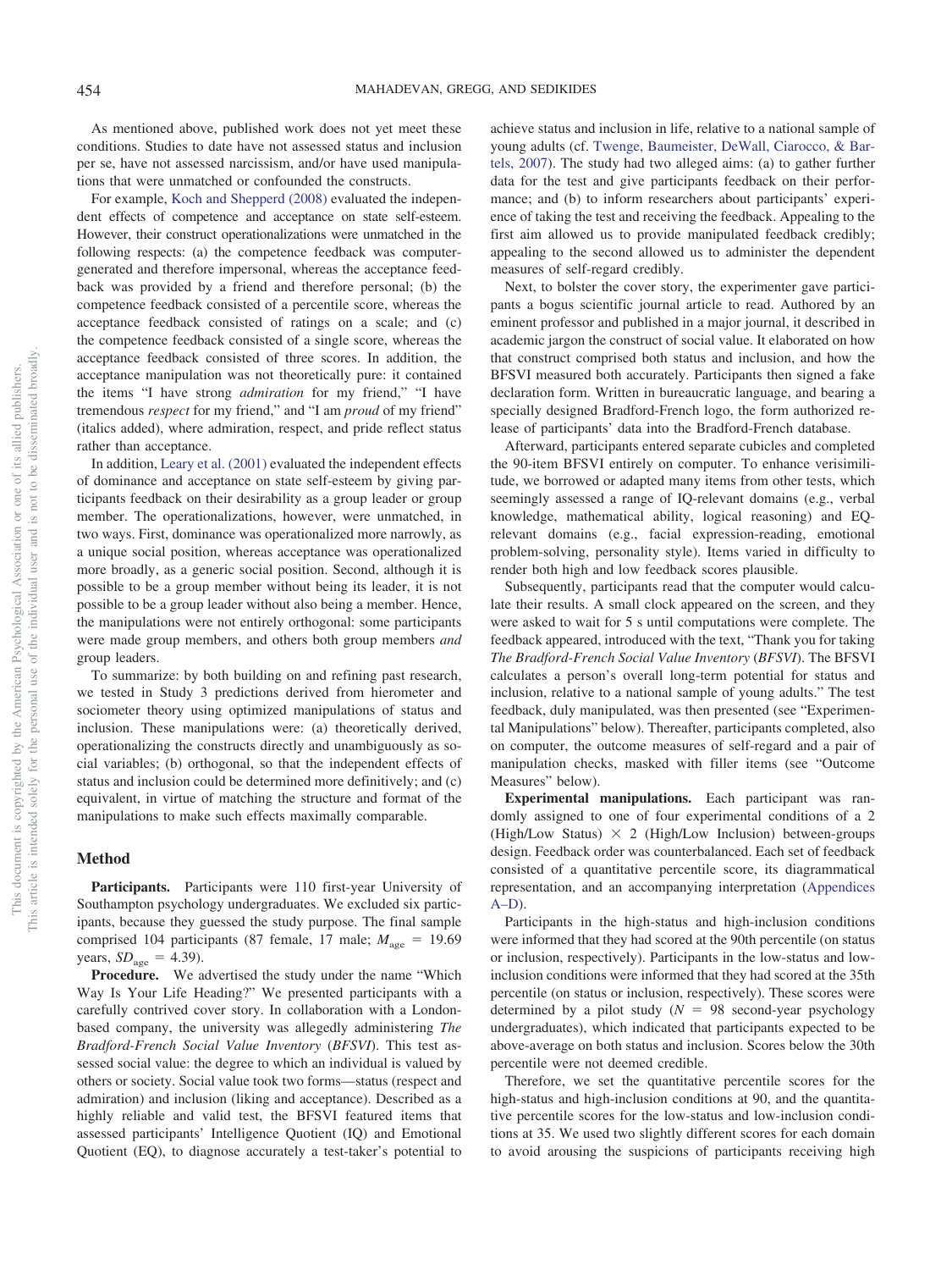scores, or low scores, in both domains simultaneously. Participants in the high-status conditions were informed that they had scored in the 89th percentile, and participants in the high-inclusion conditions that they had scored in the 91st percentile (90  $\pm$  1). Participants in the low-status conditions were informed that they had scored in the 36th percentile, and participants in the low-inclusion conditions that they had scored in the 34th percentile  $(35 \pm 1)$ .

We reinforced the meaning of these quantitative percentiles by high-quality diagrams, scaled from 0–100. Each diagram illustrated participants' quantitative percentile scores relative to a national sample of other young adults (Appendices A–D).

Further, we supplemented the quantitative percentile scores with interpretations, each several paragraphs in length with the key words highlighted. We designed the contents of these paragraphs so as to operationalize faithfully the constructs of status and inclusion. For example, participants in the high-status conditions read:

"[People] will respect you, value your opinions and ideas, and see you as competent and accomplished. Statistically, you are much more likely than your peers to impress others, get recognition, and stand out as important. People will tend to admire you, and think highly of your abilities and talents" (see Appendix A).

Likewise, participants in the high-inclusion conditions read:

"[People] will enjoy your company, feel warmly towards you, and perceive you as friendly and approachable. Statistically, you are much more likely than your peers to be liked, to feel you belong, and to come across as one of the group. People will tend to be fond of you, and add you to their social circle" (see Appendix B).

In contrast, participants in the low-status conditions read:

"[People] will tend not to respect you, may discount your opinions and ideas, or even see you as foolish or inept. Statistically, you are less likely than your peers to impress others, get recognition, and stand out as important. People will tend to overlook you, and question your abilities and talents" (see Appendix C).

Likewise, participants in the low-inclusion conditions read:

"[People] will tend to avoid your company, be suspicious of you, and perceive you as unfriendly and cold. Statistically, you are less likely than your peers to be liked, to feel you belong, and to come across as one of the group. People will often take a negative view of you, and keep you at arms' length" (see Appendix D).

To reinforce the above messages, and to ensure that participants did not confuse the two feedback types, the manipulation concluded with a feedback summary. For example, the high-status/ low-inclusion condition featured the following summary (similar in style and format in the other conditions):

"Relative to a national sample of young adults: (a) your overall potential for achieving social status is very high; (b) your overall potential for being socially included is quite low. In the domain of status, you are liable to achieve success, be respected by others, and make your mark. In the domain of inclusion, you are liable to be disliked, have problematic relationships, and find it difficult to fit in."

We carefully matched the manipulations of status and inclusion on several parameters. First: quantitatively. The high-status and high-inclusion manipulations used percentile scores around 90  $(\pm 1)$ , the low-status and low-inclusion manipulations around 35  $(\pm 1)$ . Second: psychologically. The pilot study indicated that a percentile score of 90 was psychologically equivalent to one of 35. That is, being in the top-tenth of the population was perceived to be as positive as being in the bottom-third of the population was perceived to be negative. Third: for feedback type. Both manipulations concerned participants' overall potential and made predictions about their fate. Fourth: for content format. Both manipulations were matched textually and visually, and were similar in length, style, and phrasing. Fifth: for mode of delivery. Both were delivered over computer, with feedback order counterbalanced (Appendices A–D).

**Outcome measures.** Participants completed measures of state self-esteem and narcissism. Consistent with the cover story, the dependent measures were masked with filler questions (e.g., "How clear or unclear did you find the test instructions?").

*Self-esteem.* We used a variant of the RSES (Rosenberg, 1965) adapting all items to refer to the present. For example, we adapted the item "I certainly feel like a failure at times" to "Right now, I feel I am a failure"  $(1 = completely disagree, 7 = com$ *pletely agree,*  $\alpha = .95$ .

*Narcissism.* We used a variant of the NPI-16 (Ames et al., 2006), modified similarly. For example, we adapted the item "I am more capable than other people" to "Right now, I feel like I am more capable than other people." We used a horizontal slider with options from  $1-8$  ( $\alpha = .86$ ).

**Manipulation checks.** Participants indicated, relative to a national sample of young adults, what they believed their overall potential for status (and separately for inclusion), would be  $(1 =$ *very low*,  $8 = \text{very high}$ .

**Suspicion check and debriefing.** Finally, participants were verbally probed for suspicion and debriefed using a funnel method. They were asked about: (a) their general experience of taking the test; (b) what feedback they had received and how they felt about it; (c) what they thought was the purpose of the test; and, finally, (d) whether they had thought the test was real. Thereafter, they were thoroughly debriefed. Participants were reassured that the test and feedback were fake and that they did not reflect on their abilities whatsoever. Finally, they were requested not to reveal the study purpose to others, thanked, and excused. No participant showed signs of distress.

#### **Results**

**Manipulation checks.** The manipulations were effective. High-status participants ( $M = 6.22$ ,  $SD = 1.46$ ) rated their potential for status higher than low-status ones  $(M = 3.75, SD = 1.95)$ ,  $F(1, 102) = 52.92, p < .001, \eta_{\rm p}^2 = .342$ . Likewise, high-inclusion participants ( $M = 6.47$ ,  $SD = 1.54$ ) rated their potential for inclusion higher than low-inclusion ones  $(M = 3.92, SD = 2.08)$ ,  $F(1, 102) = 50.87, p < .001, \eta_{\rm p}^2 = .333$ . Neither manipulation affected the opposite domain. High-status  $(M = 5.04, SD = 2.14)$ and low-status ( $M = 5.38$ ,  $SD = 2.30$ ) participants did not differ on potential for inclusion,  $F(1, 102) = 0.61$ ,  $p = .437$ ,  $\eta_p^2 = .006$ , and high-inclusion ( $M = 4.91$ ,  $SD = 2.07$ ) and low-inclusion  $(M = 4.92, SD = 2.21)$  participants did not differ on potential for status,  $F(1, 102) = .001$ ,  $p = .970$ ,  $\eta_p^2 = .000$ .

**Self-esteem.** A 2 (status: high, low)  $\times$  2 (inclusion: high, low)  $\times$  2 (order) analysis of variance (ANOVA) showed main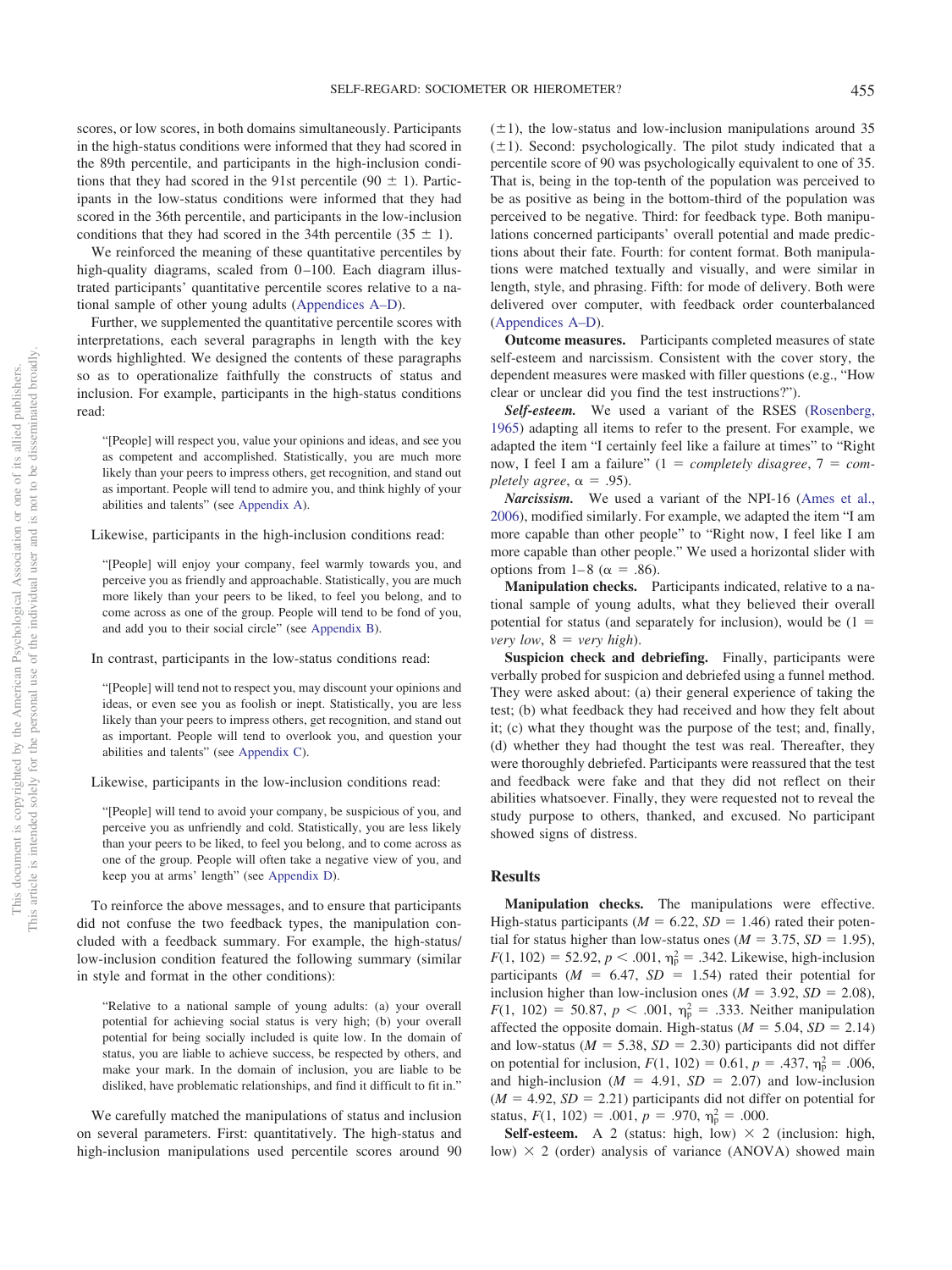effects for both status,  $F(1, 96) = 10.35$ ,  $p = .002$ ,  $\eta_p^2 = .097$ , and inclusion,  $F(1, 96) = 4.11$ ,  $p = .045$ ,  $\eta_p^2 = .041$ . High-status participants ( $M = 5.35$ ,  $SD = 1.14$ ) had higher self-esteem than low-status ones  $(M = 4.54, SD = 1.44)$ , and high-inclusion participants  $(M = 5.22, SD = 1.14)$  had higher self-esteem than low-inclusion ones  $(M = 4.61, SD = 1.38)$ . There was no interaction,  $F(1, 96) = .08$ ,  $p = .783$ ,  $\eta_p^2 = .001$ .

There was no main effect of order. A significant Inclusion  $\times$ Order interaction emerged,  $F(1, 96) = 5.06$ ,  $p = .027$ ,  $\eta_p^2 = .050$ . The inclusion feedback had a greater impact when presented first than second. No other effect attained significance.

**Narcissism.** A similar  $2 \times 2 \times 2$  ANOVA showed that status affected state narcissism,  $F(1, 96) = 4.59$ ,  $p = .035$ ,  $\eta_p^2 = .046$ . High-status participants  $(M = 4.01, SD = 1.01)$  were more narcissistic than low-status ones  $(M = 3.61, SD = 0.96)$ . In contrast, inclusion did not affect narcissism,  $F(1, 96) = 0.99$ ,  $p = .332$ ,  $\eta_{\rm p}^2$  = .010. High-inclusion participants (*M* = 3.91, *SD* = 0.89) were no more narcissistic than low-inclusion ones  $(M = 3.67,$  $SD = 1.10$ ). There was no interaction,  $F(1, 96) = 1.65$ ,  $p = .202$ ,  $\eta_{\rm p}^2$  = .017. No other effect attained significance.

#### **Discussion**

Study 3 provided the first simultaneous experimental test of predictions derived from hierometer and sociometer theory. Critically, the orthogonal experimental design permitted causal inferences to be drawn. The pattern of results obtained mirrored that of Study 1. In particular, manipulating status to be higher or lower led to correspondingly higher or lower levels of state self-esteem and state narcissism. Manipulating inclusion to be higher or lower led to correspondingly higher or lower levels of state self-esteem only. Thus, at the level of transient conditions and momentary states, the findings were consistent with self-esteem serving both a hierometric and a sociometric function (i.e., independently tracking both status and inclusion in a positive direction), but with narcissism serving a hierometric function only (i.e., independently tracking status alone in a positive direction).

#### **Study 4**

Study 4 provided an additional experimental test of predictions from hierometer and sociometer theory. We examined whether, and to what extent, the Study 3 findings would replicate with an additional sample, using alternative measures of state self-esteem and narcissism. We again orthogonally manipulated status and inclusion, and assessed their independent impact on state selfesteem and narcissism.

#### **Method**

**Participants.** Participants were 283 University of Southampton students. We excluded 20 participants, because they guessed the study purpose, and four, because they encountered technical issues during the procedure. The final sample comprised 259 participants (199 female, 60 male;  $M_{\text{age}} = 19.50$  years,  $SD_{\text{age}} =$ 2.74).

**Procedure.** Participants received the same cover story regarding the BFSVI. After reading the bogus scientific journal article and signing the declaration form, they entered separate cubicles and completed the BFSVI on computer, followed by the randomly determined feedback. Next, they completed the dependent measures and manipulation checks, masked with filler items. Suspicion check and debriefing followed.

**Outcome measures.** We assessed state self-esteem with the item "(Right now), how do you feel about yourself overall?"  $(1 =$ *very bad*,  $8 = \text{very good}$ . We assessed state narcissism with the item "(Right now), how do you feel about yourself overall?"  $(1 =$  $humble, 8 = narcissistic$ . These bespoke outcome measures: (a) enabled an alternative test of hypotheses; (b) were high in face validity; (c) assessed both self-esteem and narcissism as unified constructs and on 8-point rating scales; (d) were liable, because of their brevity, to sensitively capture the effect of the manipulations; and (e) correlated moderately-to-strongly with established measures of self-esteem and narcissism.<sup>5</sup>

### **Results**

**Manipulation checks.** The manipulations were effective. High-status participants ( $M = 6.40$ ,  $SD = 1.17$ ) rated their potential for status higher than low-status ones  $(M = 4.56, SD = 1.85)$ ,  $F(1, 257) = 89.37, p < .001, \eta_p^2 = .258$ . Likewise, high-inclusion participants  $(M = 6.57, SD = 1.21)$  rated their potential for inclusion higher than low-inclusion ones  $(M = 4.73, SD = 1.75)$ ,  $F(1, 257) = 96.96, p < .001, \eta_{\rm p}^2 = .274$ . Neither manipulation significantly affected the opposite domain. Low-status  $(M = 5.84,$  $SD = 1.64$ ) and high-status ( $M = 5.45$ ,  $SD = 1.88$ ) participants did not differ on potential for inclusion,  $F(1, 257) = 3.12$ ,  $p =$ .079,  $\eta_p^2 = .012$ . Likewise, low-inclusion (*M* = 5.64, *SD* = 1.60) and high-inclusion ( $M = 5.23$ ,  $SD = 1.99$ ) participants did not differ on potential for status,  $F(1, 257) = 3.39$ ,  $p = .067$ ,  $\eta_p^2 =$ .013.

**Self-esteem.** A 2 (status: high, low)  $\times$  2 (inclusion: high, low)  $\times$  2 (order) ANOVA showed that both status and inclusion affected self-esteem,  $F(1, 251) = 86.87, p < .001, \eta_{p}^{2} = .257$ , and  $F(1, 251) = 39.74, p < .001, \eta_{\rm p}^2 = .137$ , respectively. High-status participants ( $M = 5.87$ ,  $SD = 1.59$ ) had higher self-esteem than low-status ones  $(M = 4.16, SD = 1.69)$ , as did high-inclusion participants ( $M = 5.52$ ,  $SD = 1.86$ ) relative to low-inclusion ones  $(M = 4.43, SD = 1.68).$ 

A Status  $\times$  Inclusion interaction also emerged,  $F(1, 251) =$ 16.04,  $p < .001$ ,  $\eta_p^2 = .060$ . High-status/high-inclusion participants had the highest self-esteem ( $M = 6.87$ ,  $SD = 0.97$ ), followed by high-status/low-inclusion participants  $(M = 4.94, SD = 1.50)$ ,  $t(1, 255) = 7.15$ ,  $p < .001$ , followed by low-status/high-inclusion participants ( $M = 4.37$ ,  $SD = 1.66$ ),  $t(1, 255) = 2.18$ ,  $p = .030$ , and finally, low-status/low-inclusion ones  $(M = 3.94, SD = 1.71)$ ,  $t(1, 255) = 1.67$ ,  $p = .095$ . No other effect was significant.

**Narcissism.** A similar  $2 \times 2 \times 2$  ANOVA showed that status affected narcissism,  $F(1, 251) = 5.79$ ,  $p = .017$ ,  $\eta_p^2 = .023$ . High-status participants  $(M = 4.19, SD = 1.50)$  were more narcissistic than low-status ones  $(M = 3.79, SD = 1.28)$ . Inclusion

<sup>&</sup>lt;sup>5</sup> Pilot data indicated that the state self-esteem measure correlated positively with the RSES (Rosenberg, 1965),  $r(219) = .83$ ,  $p < .001$ , and the SISE (Robins et al., 2001),  $r(119) = .67$ ,  $p < .001$ , and that the state narcissism measure correlated positively with the NPI-16 (Ames et al., 2006),  $r(219) = .36$ ,  $p < .001$ , and the SINS (Konrath, Meier, & Bushman,  $2014$ ,  $r(120) = .54$ ,  $p < .001$ .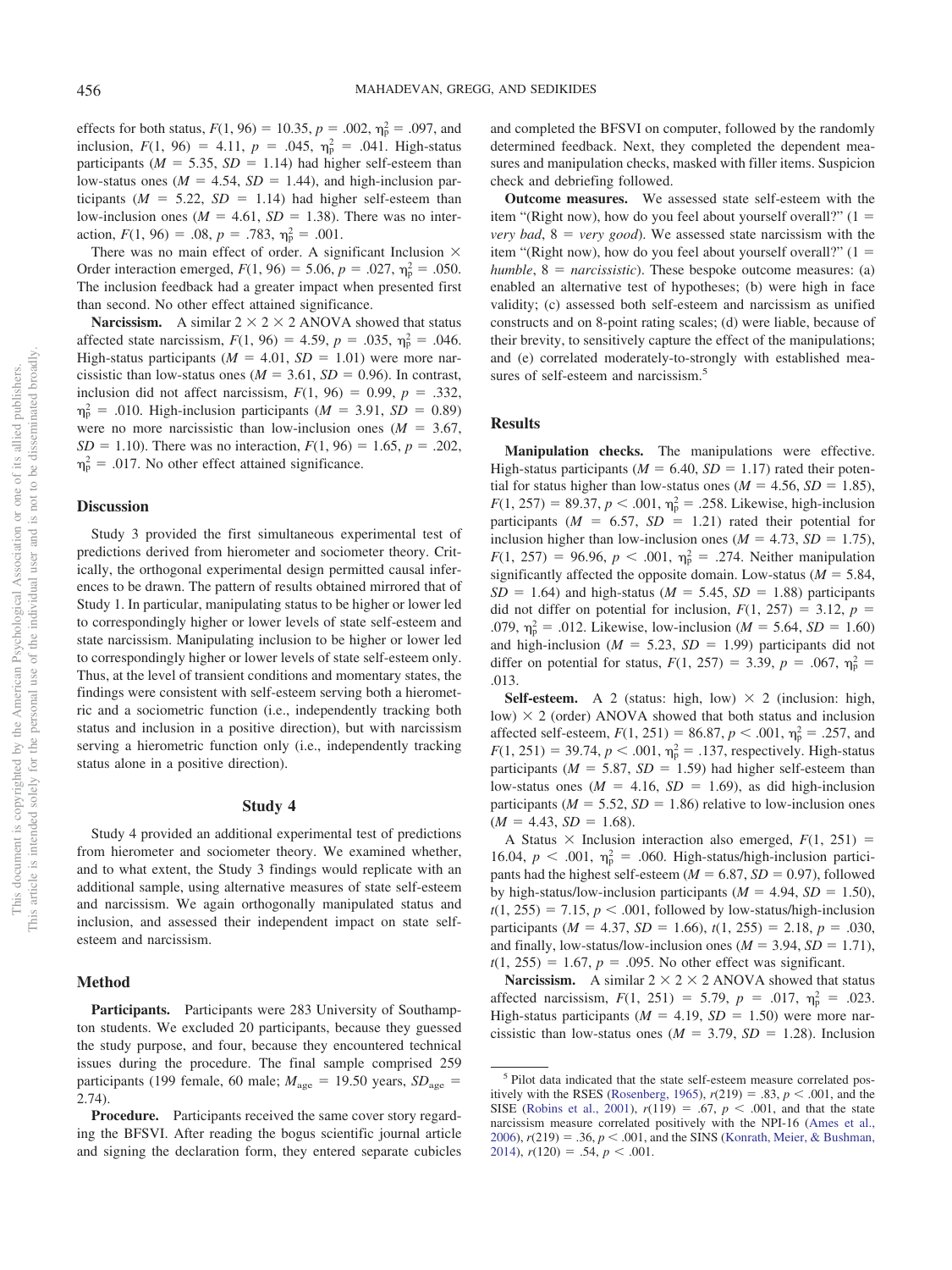also affected narcissism,  $F(1, 251) = 8.71$ ,  $p = .003$ ,  $\eta_p^2 = .034$ : High-inclusion participants  $(M = 3.73, SD = 1.45)$  were *less* narcissistic than low-inclusion ones  $(M = 4.22, SD = 1.31)$ . A significant order effect emerged,  $F(1, 251) = 4.55$ ,  $p = .034$ ,  $\eta_p^2 =$ .012. Narcissism was higher when the status feedback was presented second ( $M = 4.16$ ,  $SD = 1.43$ ) than first ( $M = 3.79$ ,  $SD =$ 1.34). No other effect was significant.

# **Discussion**

Study 4 again tested experimentally predictions from hierometer and sociometer theory, using brief state measures of self-esteem and narcissism. As in Study 3, manipulating status to be higher or lower led to correspondingly higher or lower levels of both state self-esteem and state narcissism. Manipulating inclusion to be higher or lower led to correspondingly higher or lower state self-esteem only. Manipulating inclusion to be higher or lower led to lower or higher state narcissism, respectively. Although not inconsistent with our predictions, this finding differed slightly from the pattern in Study 3, where inclusion was unrelated to narcissism; however, it converged with the correlational results from Study 2. We address the matter below in the General Discussion. In all, once again, higher status and higher inclusion each promoted higher self-esteem, whereas only higher status promoted higher narcissism.

### **General Discussion**

We aimed to illuminate the function of self-regard by testing predictions derived from two theories. Hierometer theory proposes that self-regard tracks social status—rising when high and falling when low—to regulate status-optimizing behavior. Sociometer theory proposes that self-esteem tracks social inclusion—rising when high and falling when low—to regulate inclusion-optimizing behavior. We considered two types of self-regard—self-esteem and narcissism—and posited that they serve somewhat different functions. We hypothesized that self-esteem would operate as both a hierometer and a sociometer, tracking both status and inclusion in a positive direction, whereas narcissism would operate as a hierometer, tracking status in a positive direction.

#### **Summary of Findings**

We tested predictions derived from hierometer and sociometer theory (see Table 1) in four studies, which featured complementary cross-sectional and experimental designs.

Study 1 tested our hypotheses correlationally at the level of enduring conditions and dispositional traits. It did so using wellestablished measures of self-regard, the RSES and NPI-16. It also examined whether and to what extent these links are moderated by key demographic and dispositional characteristics. As hypothesized, trait self-esteem tracked both status and inclusion in a positive direction, whereas trait narcissism tracked only status in this way. These results persisted after controlling for gender, age, and personality—with only minor exceptions. The largest moderational effect involved agreeableness slightly amplifying the link between inclusion and self-esteem. Thus, the links specified by sociometer and hierometer theory held up well across people of varying demographics and dispositions, increasing confidence in their generality and robustness.

Study 2 retested our hypotheses correlationally at the level of traits. It did so with recently developed alternative measures of self-regard, the LSES and the NARQ. In addition, this study was preregistered with the Open Science Framework. Again, the results were consistent with our hypotheses. Status and inclusion each predicted positively trait self-esteem, independently of one another. By contrast status, but not inclusion, positively and independently predicted trait narcissism; inclusion predicted narcissism negatively.

Studies 1–2, being cross-sectional, could not establish causal relationships between the key constructs. Accordingly, Studies 3–4 adopted an experimental approach. Study 3 provided the first experimental test of hierometer theory, alongside a parallel test of sociometer theory. Using theoretically derived manipulations of status and inclusion, which operationalized both constructs orthogonally and equivalently, it assessed their independent causal impact on self-esteem and narcissism for the first time. Here, manipulating status to be higher or lower led to correspondingly higher or lower levels of both state self-esteem and state narcissism. However, manipulating inclusion to be higher or lower led only to correspondingly higher or lower levels of state self-esteem. State narcissism was unaffected. This pattern of experimental results, thus, recalled the pattern of correlational results obtained in Study 1.

Finally, Study 4 again experimentally manipulated status and inclusion orthogonally, and assessed their independent impact on state self-esteem and narcissism, but this time with a larger sample, and using alternative measures of state self-esteem and narcissism. Once more, manipulating status to be higher or lower led to a corresponding rise and fall in both state self-esteem and state narcissism. Once more, manipulating inclusion to be higher or lower led to a corresponding rise and fall in state self-esteem, whereas it led to a corresponding fall and rise in state narcissism. This pattern of experimental results, thus, recalled the pattern of correlational results obtained in Study 2.

Thus, across all studies, higher status consistently predicted and promoted both self-esteem and narcissism, whereas higher inclusion consistently predicted and promoted self-esteem only. Selfesteem always tracked status and inclusion in a positive direction—in keeping with its operating as both a hierometer and a sociometer. By contrast, narcissism always tracked only status in a positive direction—in keeping with its operating as a hierometer. Our theoretical predictions were confirmed.

#### **Implications**

**The function of self-esteem.** The findings refine understanding of the function of self-esteem. They demonstrate that selfesteem operates not only as a sociometer, but also—and to no lesser extent—as a hierometer. That is, self-esteem is a type of self-regard that tracks *both* status *and* inclusion in a positive direction. Otherwise put, status and inclusion each act as sources of self-esteem: Being afforded greater respect and admiration, or greater liking and acceptance, predicts and promotes higher selfesteem. These findings underscore how the "social inclusion" of which the original version of sociometer theory speaks (Leary et al., 1995), is not the whole story, and how the "relational value" of which the revised version of sociometer theory speaks (Leary, 2005), is not monolithic. Moreover, these findings generalized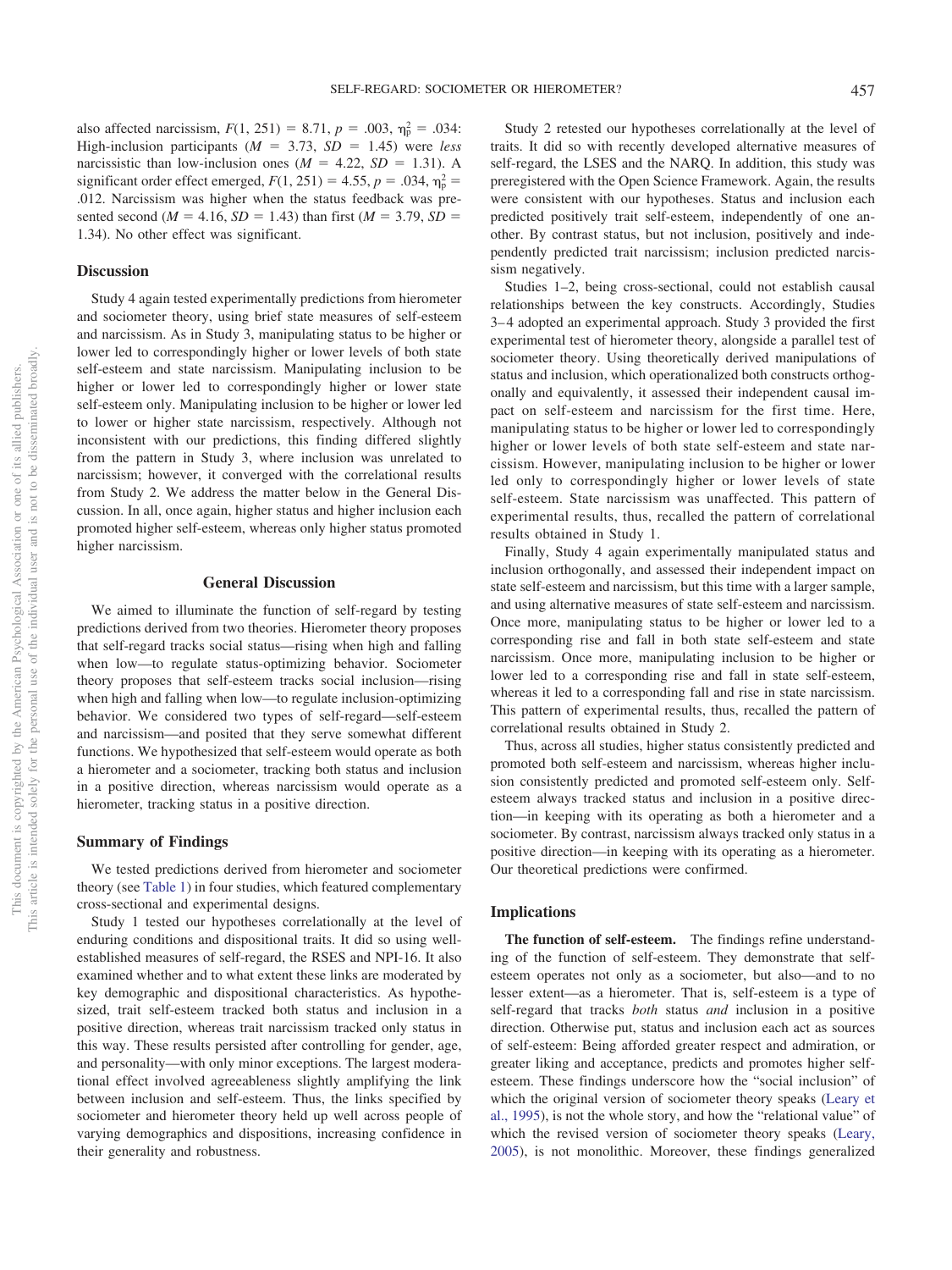across individuals of different demographics and personality dispositions. Higher status and higher inclusion each predicted higher self-esteem across genders, age groups, and personality types.

Both hierometer theory and sociometer theory focus on global self-esteem. Alternatively, some researchers have offered a domain-specific functional perspective on self-esteem, with each domain posited to serve a specific function (Kirkpatrick & Ellis, 2001). Nonetheless, the self remains a unitary entity and there is merit in examining self-esteem as a whole. Moreover, measuring self-esteem globally provides a suitable conceptual correspondence to the fundamental needs for status and belonging. These motives are theorized to be fundamental—powerful and pervasive (Anderson et al., 2015; Baumeister & Leary, 1995). Thus, it seems plausible that these fundamental motives would affect global self-esteem.

**The function of narcissism.** These findings also add to the literature on the function of narcissism (Holtzman & Strube, 2011). In terms of sociometer theory, narcissism has been likened to a malfunctioning psychological gauge (Leary & Downs, 1995; Leary & Guadagno, 2011). In particular, narcissists have been theorized to possess miscalibrated sociometers, whose needles are stuck at a permanently high level. Our findings, however, suggest that, rather than being a malfunctioning gauge, narcissism is instead a different type of gauge, attuned to a different type of input: a hierometer preferentially attuned to status. In all our studies, higher status consistently predicted and promoted narcissism. In contrast, higher inclusion did not predict or promote narcissism.

Nonetheless, we observed some variation in how inclusion related to narcissism. In Studies 1 and 3, inclusion was unrelated to narcissism. However, in Studies 2 and 4, it was inversely related to it. This inconsistency is not at odds with our hypotheses. Nonetheless, how should it be interpreted? And what might its implications be, if any, for hierometer and sociometer theory? It is worth noting here that similar inconsistencies have emerged before. For instance, Mahadevan et al. (2016) previously found in one study that inclusion and narcissism did not covary, but in another that they covaried negatively. Furthermore, related research finds that communion-related constructs are sometimes unrelated to, and sometimes inversely predictive of, narcissism (Campbell, Bosson, Goheen, Lakey, & Kernis, 2007; Paulhus & Williams, 2002).

Conservatively, we might state that, because both patterns emerged equally often in the present research, no consistent pattern emerged overall. If so, then perhaps the safest conclusion to draw for now is that inclusion does not positively predict narcissism. That said, the divergence might also conceivably be a product of the different ways in which we operationalized narcissism. In Studies 1 and 3, we measured it with the NPI-16. In Studies 2 and 4, we measured it, respectively, with the NARQ and a single-item measure. We speculate that these indices differed in the extent to which their items tapped the "healthier" and "unhealthier" aspects of narcissism (Ackerman et al., 2011; Roche, Pincus, Lukowitsky, Ménard, & Conroy, 2013; Sedikides, Rudich, Gregg, Kumashiro, & Rusbult, 2004). Specifically, the NPI-16 might have preponderantly captured the former, which are irrelevant to inclusion; in contrast, the NARQ and the single-item measure might have preponderantly captured the latter, which are at odds with inclusion (Back et al., 2013; Cain et al., 2008, but see Miller, Lynam, & Campbell, 2016). In favor of this interpretation is the fact that the known "unhealthy" items on the NPI-16 are in the minority. In particular, only three ("I find it easy to manipulate people," "I insist upon getting the respect that is due me," and "I expect a great deal from other people;" Ames et al., 2006, p. 10) are among those clearly loading on the toxic *entitlement-exploitativeness* factor (Ackerman et al., 2011, p. 69). In contrast, exactly half the items on the NARQ assess narcissistic rivalry, an arguably unhealthy facet. Additionally, the single-item measure used in Study 4 explicitly featured the word *narcissistic* as one of its bipolar adjectives. This might reasonably put the single-item measure more on par with the NARQ than the NPI-16. Future empirical research whose concerns are more domain-specific than global—may address the matter more definitively.

In all, narcissism did not operate as self-esteem did in respect of social inclusion. This is a noteworthy finding: depending on the self-regard in question, *greater inclusion does not always mean higher self-regard*. Contrary to the sociometer hypothesis, being liked and accepted may not always promote feeling better about oneself. Indeed, when it comes to narcissistic self-regard, social inclusion may be irrelevant, or even antithetical to it. As long as one receives respect and admiration, this type of self-regard may not "care" about levels of social inclusion. Such a finding is one, moreover, that a simplistic or monolithic "looking-glass self" view of self-concept content struggles to accommodate (Cooley, 1902; Wallace & Tice, 2012). A more dynamic and/or compensatory model is necessary to account for it (Back et al., 2013; Morf, Horvath, & Torchetti, 2011; Sedikides & Campbell, 2017).

Our alternative and constructive characterization of narcissism as a hierometer that tracks status is consistent with prior work indicating that narcissism involves a greater concern for agency over communion (cf. the *extended agency model*; Campbell & Foster, 2007). For instance, narcissists prefer admiring, high-status romantic partners to warm, caring ones, and self-enhance on agentic traits but not on communal ones (Campbell, 1999; Campbell et al., 2002; Krizan & Bushman, 2011). Likewise, they desire power and leadership, but are low in empathy and need for intimacy (Campbell & Campbell, 2009; Vonk, Zeigler-Hill, Mayhew, & Mercer, 2013). This characterization of narcissism is important: It suggests that narcissism may be functional after all. In particular, narcissism might be uniquely fitted for regulating the pursuit of status in situations where inclusion is irrelevant or an obstacle. Narcissism might be a key gear in a psychological system that regulates assertive entry into competitive contests when prevailing social conditions are relatively antagonistic (e.g., in societies or situations that are dominance-based rather than prestigebased; De Waal-Andrews et al., 2015; Henrich & Gil-White, 2001).

**Other implications.** Our research also brings conceptual clarity to cognate literatures within and outside psychology, and suggests fruitful avenues for future research. As a case in point, it illuminates the study of children's peer relationships and popularity—a topic of interest to several disciplines, including developmental psychology, sociology, and ethology. Specifically, our research distinguished between two potential functions that selfregard might serve—a status-tracking hierometric function and an inclusion-tracking sociometric function. We examined two types of self-regard—self-esteem and narcissism, positing that selfesteem would track status and inclusion positively, whereas narcissism would only track status positively. This differentiation of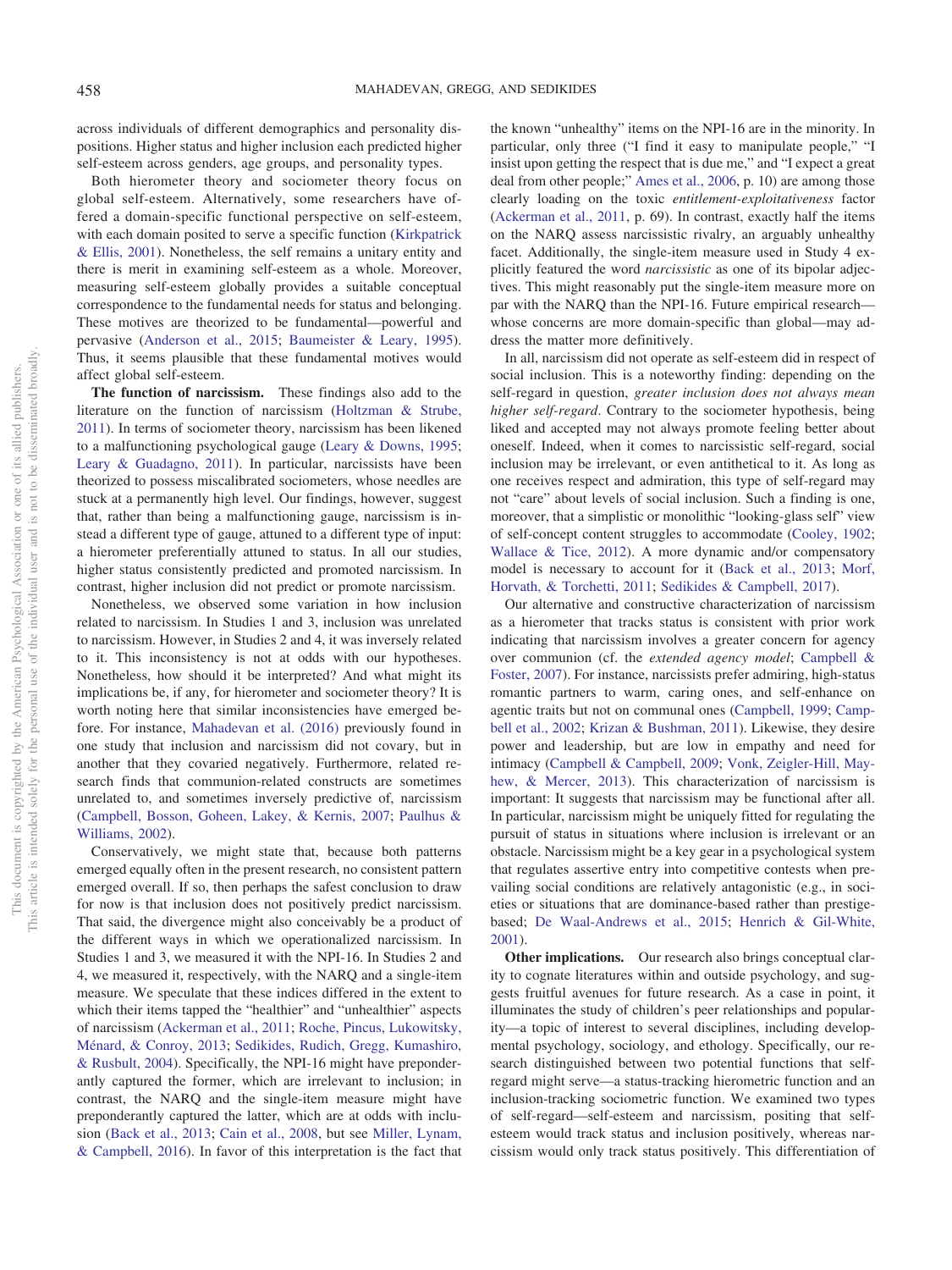status, which entails social respect and admiration, from inclusion, which entails social liking and acceptance, illuminates the study of children's peer relationships and popularity across disciplines. In developmental psychology, popular children are described as being prosocial, likable, and helpful (Coie, Dodge, & Coppotelli, 1982), whereas, in sociology and ethology, popular children are described as being "cool," able to compete successfully, and commanding attention from their peers (Hawley, 1999). This divergence can now be readily understood. Whereas the developmental definition of popularity focuses on inclusion (i.e., being liked and accepted), the sociological and ethological definitions focus on status (i.e., being respected and admired). On the basis of this conceptual clarification, future researchers might proceed to investigate the self-regard of children who were classified as popular primarily by one definition or the other. We would expect that children whose peer popularity entails higher status or higher inclusion to be higher in self-esteem, but only the former to be higher in narcissism.

Likewise, our research resonates with recent advances on the developmental origins of high self-esteem and narcissism. Brummelman and colleagues (2015) found that, whereas parental overvaluation was linked to higher narcissism in children, parental warmth was linked to higher self-esteem. Parental overvaluation and parental warmth are not identical to status and inclusion, respectively, but they are conceptually similar. Thus, giving children a sense that they are high in status, by lavishing them admiration, might foster narcissism, whereas giving them a sense that they are highly included, by communicating acceptance, might not.

Finally, our research adds to recent advances on state narcissism and potential interventions to reduce it. Narcissism has typically been regarded a dispositional variable, but can also be conceptualized as a state (Giacomin & Jordan, 2016; Horton et al., 2014). Our findings indicate that, like self-esteem, narcissism can be malleable and sensitive to context. Although higher status led to higher state narcissism, higher inclusion did not. In contrast, higher status and higher inclusion each led to higher state self-esteem. This has implications for educational policy. Some decades ago, the "self-esteem movement" rose to prominence (Baumeister et al., 2003), prompting wide-scale interventions to raise self-esteem in society (Mecca, Smelser, & Vasconcellos, 1989). However, more recently, scholars have voiced concerns about rising levels of narcissism in Western youth (Twenge et al., 2008). Given that high self-esteem is generally associated with fewer undesirable outcomes than narcissism is, one might conservatively prefer to raise self-esteem without also raising narcissism. Our findings suggest a potential way to do this: by emphasizing social inclusion rather than social status. The findings thereby add to recent work attempting to untangle the bases of self-regard with a view to developing maximally effective interventions (e.g., competence and worthiness training; Mruk & O'Brien, 2013).

#### **Limitations and Future Directions**

This research utilized large, diverse samples comprising university students as well as online participants from several countries. Nonetheless, the majority of our participants resided in Western countries. Accordingly, we could not assess the potential role of cultural differences. Also, this research featured a combination of cross-sectional and experimental methods, to establish external

and internal validity. Future research could additionally use longitudinal methods (e.g., with observational or ambulatory data in a diary or experience sampling study) to examine how status and inclusion longitudinally predict self-esteem and narcissism. Such a practice would enhance the ecological validity of these findings and place them in a real-life context. In addition, this research focused on social status in the form of respect and admiration, which is the central construct of interest to hierometer theory, and theorized to be a fundamental motive (Anderson et al., 2015; Bakan, 1966). However, other types of hierarchy also exist—such as power, socioeconomic class, and organizational rank (Magee & Galinsky, 2008). It would be interesting to see how these other types of hierarchy relate to self-regard, and whether for instance, they differentially affect self-esteem and narcissism. Finally, this research focused on normal narcissism, which like self-esteem, exists on a continuum, and was hypothesized to serve a hierometric function. It did not examine other types of narcissism, such as pathological narcissism or narcissistic personality disorder (cf. Campbell & Miller, 2011). It would be interesting to see whether similar findings also emerge here. On the one hand, pathological narcissism is, almost by definition, maladaptive and, therefore, might not serve any function, let alone a status-tracking one. On the other hand, some scholars have posited that pathological narcissism, like normal narcissism, is organized around a common core desire for recognition and admiration—a construct that closely resembles social status (Roche et al., 2013). If this is the case, pathological narcissism might also operate as a hierometer, positively tracking status. Follow-up research could address the links among status, inclusion, self-esteem, and pathological narcissism to find out if pathological narcissism operates similarly to or differently from normal narcissism regarding status and inclusion.

# **Conclusions**

This investigation aimed to illuminate the function of selfregard. It tested predictions from two theories, sociometer theory and hierometer theory, using both correlational and experimental methods, at the level of traits and states, and with comprehensive, theoretically derived, and well-matched measures and manipulations. Our findings suggest that self-esteem operates as both hierometer and sociometer, tracking both status and inclusion in a positive direction, whereas narcissism operates chiefly as a hierometer, tracking status in a positive direction. The links are causal and persist independently of key demographic and personality characteristics. In other words, both feeling liked and accepted, and respected and admired, will help one to conclude that one is a person of worth; but only being respected and admired will help one to conclude that his or her worth exceeds that of others. Thus, the link between other people's regard for oneself, and one's own regard for oneself, is complex. This complexity needs to be appreciated in attempting to understand the functions that selfregard might serve.

# **References**

- Abele, A. E., & Wojciszke, B. (2007). Agency and communion from the perspective of self versus others. *Journal of Personality and Social Psychology, 93,* 751–763. http://dx.doi.org/10.1037/0022-3514.93.5.751
- Ackerman, R. A., Donnellan, M. B., Roberts, B. W., & Fraley, R. C. (2016). The effect of response format on the psychometric properties of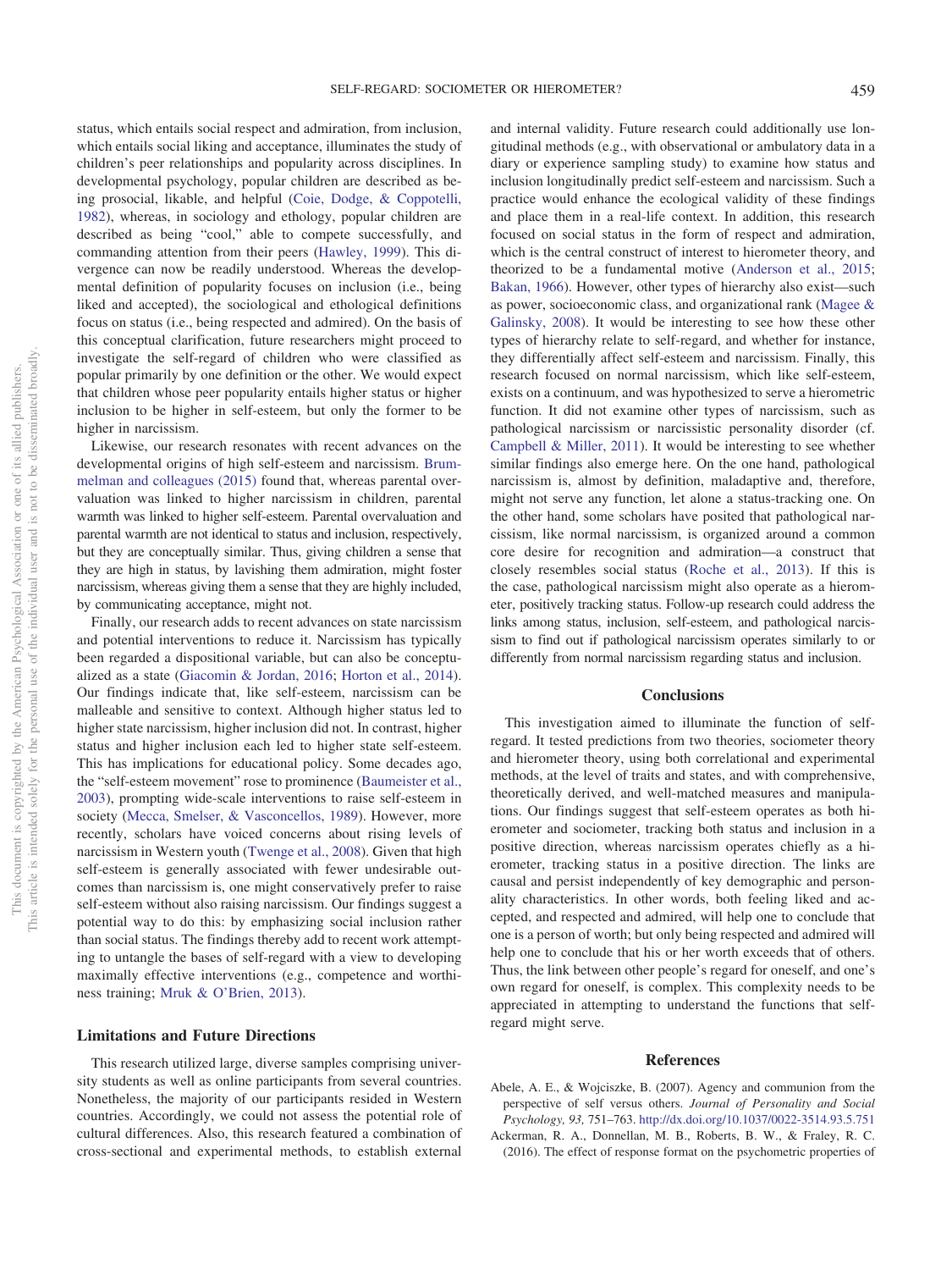the Narcissistic Personality Inventory: Consequences for item meaning and factor structure. *Assessment, 23,* 203–220. http://dx.doi.org/10.1177/ 1073191114568113

- Ackerman, R. A., Witt, E. A., Donnellan, M. B., Trzesniewski, K. H., Robins, R. W., & Kashy, D. A. (2011). What does the narcissistic personality inventory really measure? *Assessment, 18,* 67–87. http://dx .doi.org/10.1177/1073191110382845
- Ames, D., Rose, P., & Anderson, C. (2006). The NPI-16 as a short measure of narcissism. *Journal of Research in Personality, 40,* 440–450. http:// dx.doi.org/10.1016/j.jrp.2005.03.002
- Anderson, C., Ames, D. R., & Gosling, S. D. (2008). Punishing hubris: The perils of overestimating one's status in a group. *Personality and Social Psychology Bulletin, 34,* 90–101. http://dx.doi.org/10.1177/014616720 7307489
- Anderson, C., Hildreth, J. A. D., & Howland, L. (2015). Is the desire for status a fundamental human motive? A review of the empirical literature. *Psychological Bulletin, 141,* 574–601. http://dx.doi.org/10.1037/ a0038781
- Anderson, C., John, O. P., Keltner, D., & Kring, A. M. (2001). Who attains social status? Effects of personality and physical attractiveness in social groups. *Journal of Personality and Social Psychology, 81,* 116–132. http://dx.doi.org/10.1037/0022-3514.81.1.116
- Anderson, C., Kraus, M. W., Galinsky, A. D., & Keltner, D. (2012). The local-ladder effect: Social status and subjective well-being. *Psychological Science, 23,* 764–771. http://dx.doi.org/10.1177/0956797611 434537
- Anderson, C., Srivastava, S., Beer, J. S., Spataro, S. E., & Chatman, J. A. (2006). Knowing your place: Self-perceptions of status in face-to-face groups. *Journal of Personality and Social Psychology, 91,* 1094–1110. http://dx.doi.org/10.1037/0022-3514.91.6.1094
- Back, M. D., Küfner, A. C. P., Dufner, M., Gerlach, T. M., Rauthmann, J. F., & Denissen, J. J. A. (2013). Narcissistic admiration and rivalry: Disentangling the bright and dark sides of narcissism. *Journal of Personality and Social Psychology, 105,* 1013–1037. http://dx.doi.org/10 .1037/a0034431
- Bakan, D. (1966). *The duality of human existence: Isolation and communion in Western man*. Boston, MA: Beacon Press.
- Baumeister, R. F., Campbell, J. D., Krueger, J. I., & Vohs, K. D. (2003). Does high self-esteem cause better performance, interpersonal success, happiness, or healthier lifestyles? *Psychological Science in the Public Interest, 4,* 1–44. http://dx.doi.org/10.1111/1529-1006.01431
- Baumeister, R. F., & Leary, M. R. (1995). The need to belong: Desire for interpersonal attachments as a fundamental human motivation. *Psychological Bulletin, 117,* 497–529. http://dx.doi.org/10.1037/0033-2909.117 .3.497
- Bourgeois, K. S., & Leary, M. R. (2001). Coping with rejection: Derogating those who choose us last. *Motivation and Emotion, 25,* 101–111. http://dx.doi.org/10.1023/A:1010661825137
- Brummelman, E., Thomaes, S., Nelemans, S. A., Orobio de Castro, B., Overbeek, G., & Bushman, B. J. (2015). Origins of narcissism in children. *Proceedings of the National Academy of Sciences of the United States of America, 112,* 3659–3662.
- Brummelman, E., Thomaes, S., & Sedikides, C. (2016). Separating narcissism from self-esteem. *Current Directions in Psychological Science, 25,* 8–13. http://dx.doi.org/10.1177/0963721415619737
- Buss, D. M. (1995). Evolutionary psychology: A new paradigm for psychological science. *Psychological Inquiry, 6,* 1–30. http://dx.doi.org/10 .1207/s15327965pli0601\_1
- Byrne, B. M. (1996). *Measuring self-concept across the life span: Methodological issues and selected instrumentation*. Washington, DC: APA. http://dx.doi.org/10.1037/10197-000
- Cain, N. M., Pincus, A. L., & Ansell, E. B. (2008). Narcissism at the crossroads: Phenotypic description of pathological narcissism across clinical theory, social/personality psychology, and psychiatric diagnosis.

*Clinical Psychology Review, 28,* 638–656. http://dx.doi.org/10.1016/j .cpr.2007.09.006

- Campbell, W. K. (1999). Narcissism and romantic attraction. *Journal of Personality and Social Psychology, 77,* 1254–1270. http://dx.doi.org/10 .1037/0022-3514.77.6.1254
- Campbell, W. K., Bosson, J. K., Goheen, T. W., Lakey, C. E., & Kernis, M. H. (2007). Do narcissists dislike themselves "deep down inside"? *Psychological Science, 18,* 227–229. http://dx.doi.org/10.1111/j.1467- 9280.2007.01880.x
- Campbell, W. K., & Campbell, S. M. (2009). On the self-regulatory dynamics created by the peculiar benefits and costs of narcissism: A contextual reinforcement model and examination of leadership. *Self and Identity, 8,* 214–232. http://dx.doi.org/10.1080/15298860802505129
- Campbell, W. K., & Foster, J. D. (2007). The narcissistic self: Background, an extended agency model, and ongoing controversies. In C. Sedikides & S. J. Spencer (Eds.), *The self* (pp. 115–138). New York, NY: Psychology Press.
- Campbell, W. K., & Miller, J. (Eds.). (2011). *The handbook of narcissism and narcissistic personality disorder: Theoretical approaches, empirical findings, and treatments*. Hoboken, NJ: Wiley. http://dx.doi.org/10 .1002/9781118093108
- Campbell, W. K., Rudich, E. A., & Sedikides, C. (2002). Narcissism, self-esteem, and the positivity of self-views: Two portraits of self-love. *Personality and Social Psychology Bulletin, 28,* 358–368. http://dx.doi .org/10.1177/0146167202286007
- Coie, J. D., Dodge, K. A., & Coppotelli, H. (1982). Dimensions and types of social status: A cross-age perspective. *Developmental Psychology, 18,* 557–570. http://dx.doi.org/10.1037/0012-1649.18.4.557
- Cooley, C. H. (1902). *Human nature and the social order*. New York, NY: Scribners.
- Corry, N., Merritt, R. D., Mrug, S., & Pamp, B. (2008). The factor structure of the Narcissistic Personality Inventory. *Journal of Personality Assessment, 90,* 593–600. http://dx.doi.org/10.1080/00223890802388590
- Crocker, J., Sommers, S. R., & Luhtanen, R. K. (2002). Hopes dashed and dreams fulfilled: Contingencies of self-worth and graduate school admissions. *Personality and Social Psychology Bulletin, 28,* 1275–1286. http://dx.doi.org/10.1177/01461672022812012
- Denissen, J. J. A., Penke, L., Schmitt, D. P., & van Aken, M. A. G. (2008). Self-esteem reactions to social interactions: Evidence for sociometer mechanisms across days, people, and nations. *Journal of Personality and Social Psychology, 95,* 181–196. http://dx.doi.org/10.1037/0022-3514 .95.1.181
- de Waal-Andrews, W., Gregg, A. P., & Lammers, J. (2015). When status is grabbed and when status is granted: Getting ahead in dominance and prestige hierarchies. *British Journal of Social Psychology, 54,* 445–464. http://dx.doi.org/10.1111/bjso.12093
- Emmons, R. A. (1987). Narcissism: Theory and measurement. *Journal of Personality and Social Psychology, 52,* 11–17. http://dx.doi.org/10 .1037/0022-3514.52.1.11
- Fiske, S. T. (2010). Interpersonal stratification: Status, power, and subordination. In S. T. Fiske, D. T. Gilbert, & G. Lindzey (Eds.), *Handbook of social psychology* (5th ed., pp. 941–982). New York, NY: Wiley. http://dx.doi.org/10.1002/9780470561119.socpsy002026
- Fiske, S. T., Cuddy, A. J. C., Glick, P., & Xu, J. (2002). A model of (often mixed) stereotype content: Competence and warmth respectively follow from perceived status and competition. *Journal of Personality and Social Psychology, 82,* 878–902. http://dx.doi.org/10.1037/0022-3514 .82.6.878
- Fournier, M. A. (2009). Adolescent hierarchy formation and the social competition theory of depression. *Journal of Social and Clinical Psychology, 28,* 1144–1172. http://dx.doi.org/10.1521/jscp.2009.28.9.1144
- Frey, K. P., & Gregg, A. P. (2017). *Experiments with people: Revelations from social psychology*. Hove: Psychology Press.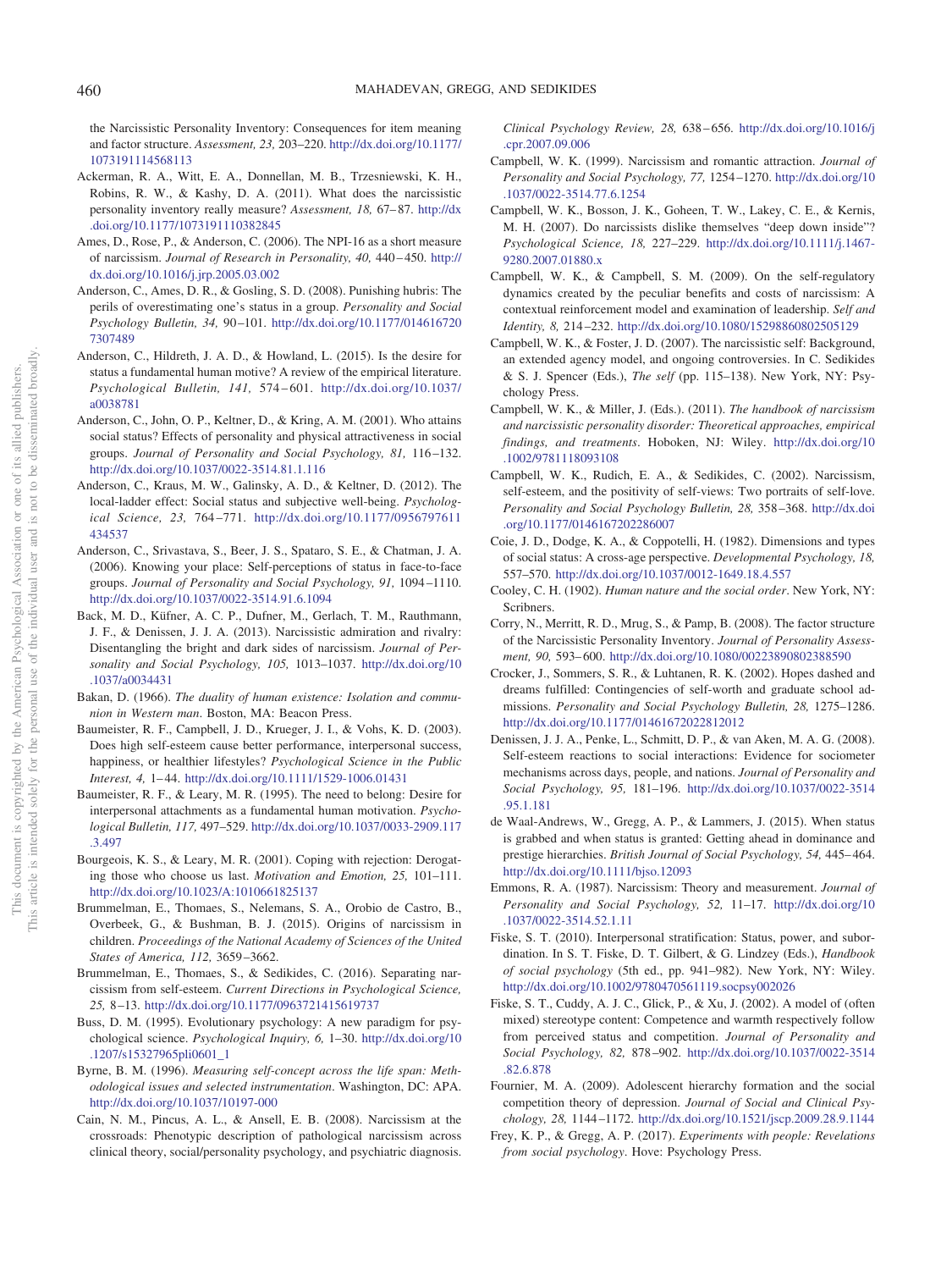- Gebauer, J. E., Wagner, J., Sedikides, C., & Neberich, W. (2013). Agencycommunion and self-esteem relations are moderated by culture, religiosity, age, and sex: Evidence for the "self-centrality breeds selfenhancement" principle. *Journal of Personality, 81,* 261–275. http://dx .doi.org/10.1111/j.1467-6494.2012.00807.x
- Gentile, B., Miller, J. D., Hoffman, B. J., Reidy, D. E., Zeichner, A., & Campbell, W. K. (2013). A test of two brief measures of grandiose narcissism: The narcissistic personality inventory-13 and the narcissistic personality inventory-16. *Psychological Assessment, 25,* 1120–1136. http://dx.doi.org/10.1037/a0033192
- Giacomin, M., & Jordan, C. H. (2016). Self-focused and feeling fine: Assessing state narcissism and its relation to well-being. *Journal of Research in Personality, 63,* 12–21. http://dx.doi.org/10.1016/j.jrp.2016 .04.009
- Gosling, S. D., Rentfrow, P. J., & Swann, W. B., Jr. (2003). A very brief measure of the Big-Five personality domains. *Journal of Research in Personality, 37,* 504–528. http://dx.doi.org/10.1016/S0092-6566 (03)00046-1
- Gregg, A. P., & Mahadevan, N. (2014). Intellectual arrogance and intellectual humility: An evolutionary-epistemological account. *Journal of Psychology and Theology, 42,* 7–18.
- Gregg, A. P., Mahadevan, N., & Sedikides, C. (2017a). Intellectual arrogance and intellectual humility: Correlational evidence for an evolutionary-embodied-epistemological account. *The Journal of Positive Psychology, 12,* 59–73. http://dx.doi.org/10.1080/17439760.2016 .1167942
- Gregg, A. P., Mahadevan, N., & Sedikides, C. (2017b). The SPOT effect: People spontaneously prefer their own theories. *The Quarterly Journal of Experimental Psychology, 70,* 996–1010. http://dx.doi.org/10.1080/ 17470218.2015.1099162
- Grosz, M. P., Emons, W. H. M., Wetzel, E., Leckelt, M., Chopik, W. J., Rose, N., & Back, M. D. (2017). A comparison of unidimensionality and measurement precision of the narcissistic personality inventory and the narcissistic admiration and rivalry questionnaire. *Assessment,* 1073191116686686.
- Gruenewald, T. L., Kemeny, M. E., & Aziz, N. (2006). Subjective social status moderates cortisol responses to social threat. *Brain, Behavior, and Immunity, 20,* 410–419. http://dx.doi.org/10.1016/j.bbi.2005.11.005
- Harris, M. A., Donnellan, M. B., & Trzesniewski, K. H. (2017). The Lifespan Self-Esteem Scale: Initial validation of a new measure of global self-esteem. *Journal of Personality Assessment, 100,* 84–95.
- Hawley, P. H. (1999). The ontogenesis of social dominance: A strategybased evolutionary perspective. *Developmental Review, 19,* 97–132. http://dx.doi.org/10.1006/drev.1998.0470
- Hays, N. A. (2013). Fear and loving in social hierarchy: Sex differences in preferences for power versus status. *Journal of Experimental Social Psychology, 49,* 1130–1136. http://dx.doi.org/10.1016/j.jesp.2013.08 .007
- Henrich, J., & Gil-White, F. J. (2001). The evolution of prestige: Freely conferred deference as a mechanism for enhancing the benefits of cultural transmission. *Evolution and Human Behavior, 22,* 165–196. http://dx.doi.org/10.1016/S1090-5138(00)00071-4
- Holtzman, N. S., & Strube, M. J. (2011). The intertwined evolution of narcissism and short-term mating: An emerging hypothesis. In W. K. Campbell & J. D. Miller (Eds.), *The handbook of narcissism and narcissistic personality disorder: Theoretical approaches, empirical findings, and treatments* (pp. 210–220). Hoboken, NJ: Wiley. http://dx .doi.org/10.1002/9781118093108.ch19
- Horton, R. S., Reid, C. A., Barber, J. M., Miracle, J., & Green, J. D. (2014). An experimental investigation of the influence of agentic and communal Facebook use on grandiose narcissism. *Computers in Human Behavior, 35,* 93–98. http://dx.doi.org/10.1016/j.chb.2014.02.038
- Huo, Y. J., Binning, K. R., & Molina, L. E. (2010). Testing an integrative model of respect: Implications for social engagement and well-being.

*Personality and Social Psychology Bulletin, 36,* 200–212. http://dx.doi .org/10.1177/0146167209356787

- James, W. (1890). *Principles of psychology* (Vol. 1). New York, NY: Henry Holt. http://dx.doi.org/10.1037/11059-000
- Jansen, W. S., Otten, S., van der Zee, K. I., & Jans, L. (2014). Inclusion: Conceptualization and measurement. *European Journal of Social Psychology, 44,* 370–385. http://dx.doi.org/10.1002/ejsp.2011
- John, O. P., & Srivastava, S. (1999). The Big-Five trait taxonomy: History, measurement, and theoretical perspectives. In L. A. Pervin & O. P. John (Eds.), *Handbook of personality: Theory and research* (Vol. 2, pp. 102–138). New York, NY: Guilford Press.
- Johnson, P. O., & Neyman, J. (1936). Tests of certain linear hypotheses and their applications to some educational problems. *Statistical Research Memoirs, 1,* 57–93.
- Kirkpatrick, L. A., & Ellis, B. J. (2001). An evolutionary psychological approach to self-esteem: Multiple domains and multiple functions. In M. Clark & G. Fletcher (Eds.), *The Blackwell handbook in social psychology: Interpersonal processes* (pp. 411–436). Oxford, United Kingdom: Blackwell Publishers.
- Kline, R. B. (2005). *Principles and practice of Structural Equation Modelling*. New York, NY: Guilford Press.
- Koch, E. J., & Shepperd, J. A. (2008). Testing competence and acceptance explanations of self-esteem. *Self and Identity, 7,* 54–74. http://dx.doi .org/10.1080/15298860601005826
- Konrath, S., Meier, B. P., & Bushman, B. J. (2014). Development and validation of the Single Item Narcissism Scale (SINS). *PLoS ONE, 9,* e103469. http://dx.doi.org/10.1371/journal.pone.0103469
- Krizan, Z., & Bushman, B. J. (2011). Better than my loved ones: Social comparison tendencies among narcissists. *Personality and Individual Differences, 50,* 212–216. http://dx.doi.org/10.1016/j.paid.2010.09.031
- Krizan, Z., & Herlache, A. D. (2017). The Narcissism Spectrum Model. *Personality and Social Psychology Review, 1088868316685018*. [Advance online publication.]
- Leary, M. R. (1999). Making sense of self-esteem. *Current Directions in Psychological Science, 8,* 32–35. http://dx.doi.org/10.1111/1467-8721 .00008
- Leary, M. R. (2005). Sociometer theory and the pursuit of relational value: Getting to the root of self-esteem. *European Review of Social Psychology, 16,* 75–111. http://dx.doi.org/10.1080/10463280540000007
- Leary, M. R., & Baumeister, R. F. (2000). The nature and function of self-esteem: Sociometer theory. *Advances in Experimental Social Psychology, 32,* 1–62. http://dx.doi.org/10.1016/S0065-2601(00)80003-9
- Leary, M. R., Cottrell, C. A., & Phillips, M. (2001). Deconfounding the effects of dominance and social acceptance on self-esteem. *Journal of Personality and Social Psychology, 81,* 898–909. http://dx.doi.org/10 .1037/0022-3514.81.5.898
- Leary, M. R., & Downs, D. L. (1995). Interpersonal functions of the self-esteem motive: The self-esteem system as a sociometer. In M. H. Kernis (Ed.), *Efficacy, agency, and self-esteem* (pp. 123–144). New York, NY: Plenum Press. http://dx.doi.org/10.1007/978-1-4899-1280- 0\_7
- Leary, M. R., & Guadagno, J. (2011). The role of hypo-egoic selfprocesses in optimal functioning and subjective well-being. In K. M. Sheldon, T. D. Kashdan, & M. F. Steger (Eds.), *Designing positive psychology: Taking stock and moving forward* (pp. 135–146). Oxford, United Kingdom: Oxford University Press. http://dx.doi.org/10.1093/ acprof:oso/9780195373585.003.0009
- Leary, M. R., Haupt, A. L., Strausser, K. S., & Chokel, J. T. (1998). Calibrating the sociometer: The relationship between interpersonal appraisals and state self-esteem. *Journal of Personality and Social Psychology, 74,* 1290–1299. http://dx.doi.org/10.1037/0022-3514.74.5 .1290
- Leary, M. R., Tambor, E. S., Terdal, S. K., & Downs, D. L. (1995). Self-esteem as an interpersonal monitor: The sociometer hypothesis.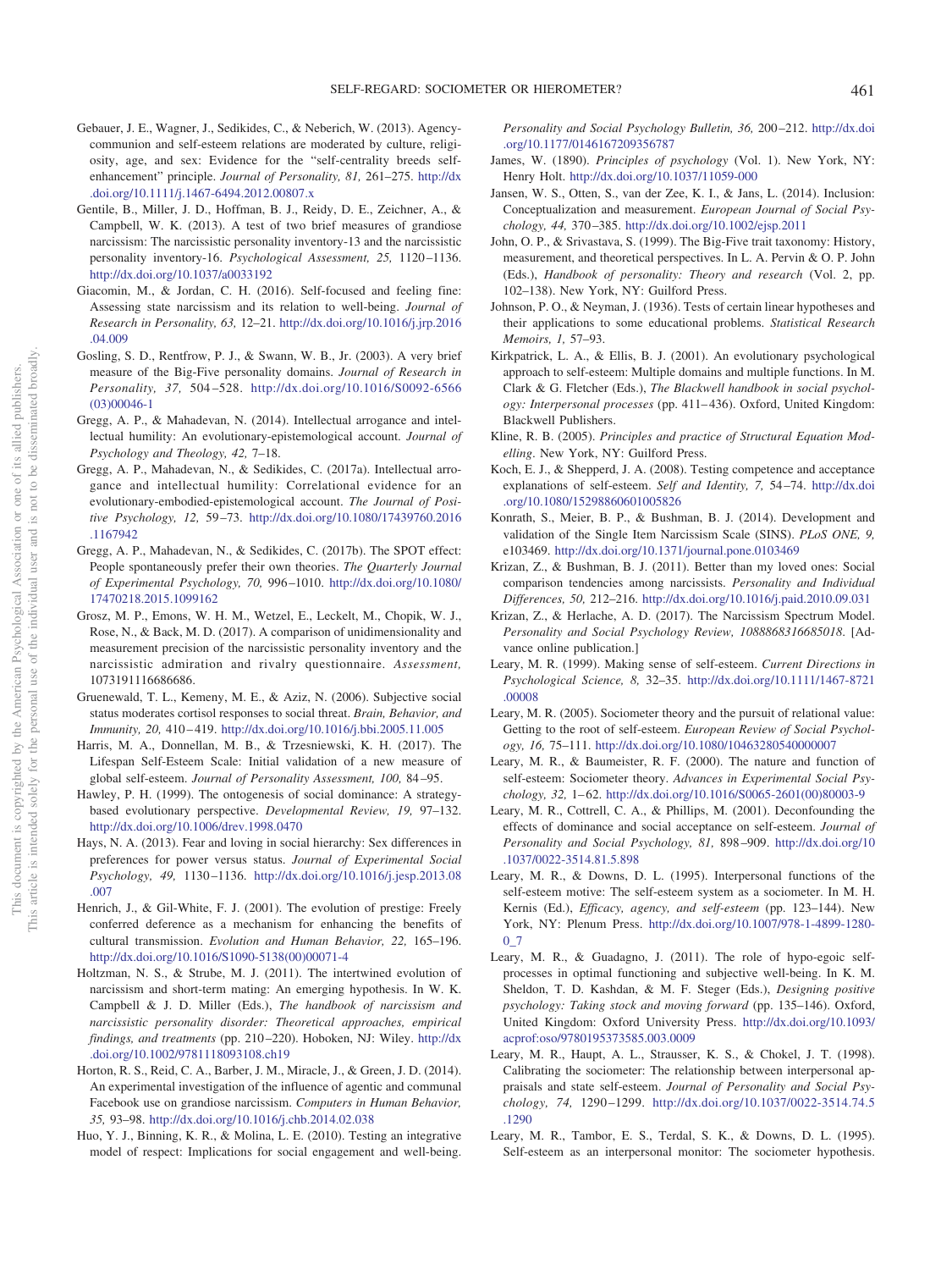*Journal of Personality and Social Psychology, 68,* 518–530. http://dx .doi.org/10.1037/0022-3514.68.3.518

- Leckelt, M., Wetzel, E., Gerlach, T. M., Ackerman, R. A., Miller, J. D., Chopik, W. J.,... Back, M. D. (2017). Validation of the Narcissistic Admiration and Rivalry Questionnaire Short Scale (NARQ-S) in convenience and representative samples. *Psychological Assessment*. [Advance online publication.] http://dx.doi.org/10.1037/pas0000433
- Lee, K., & Ashton, M. C. (2005). Psychopathy, machiavellianism, and narcissism in the five-factor model and the HEXACO model of personality structure. *Personality and Individual Differences, 38,* 1571–1582. http://dx.doi.org/10.1016/j.paid.2004.09.016
- Lee, S. Y., Gregg, A. P., & Park, S. H. (2013). The person in the purchase: Narcissistic consumers prefer products that positively distinguish them. *Journal of Personality and Social Psychology, 105,* 335–352. http://dx .doi.org/10.1037/a0032703
- Magee, J. C., & Galinsky, A. D. (2008). Social hierarchy: The selfreinforcing nature of power and status. *The Academy of Management Annals, 2,* 351–398. http://dx.doi.org/10.1080/19416520802211628
- Mahadevan, N., Gregg, A. P., Sedikides, C., & de Waal-Andrews, W. G. (2016). Winners, losers, insiders, and outsiders: Comparing hierometer and sociometer theories of self-regard. *Frontiers in Psychology, 7,* 334. http://dx.doi.org/10.3389/fpsyg.2016.00334
- Markus, H. R., & Kitayama, S. (1991). Culture and the self: Implications for cognition, emotion, and motivation. *Psychological Review, 98,* 224– 253. http://dx.doi.org/10.1037/0033-295X.98.2.224
- Marmot, M. (2004). *The status syndrome: How your social standing affects your health and life expectancy*. London, United Kingdom: Bloomsbury.
- Marsh, H. W. (1990). *Self-Description Questionnaire II manual*. Sydney: University of Western Sydney.
- McClelland, D. C. (1975). *Power: The inner experience*. New York, NY: Irvington Press.
- Mecca, A. M., Smelser, N. J., & Vasconcellos, J. (Eds.). (1989). *The social importance of self-esteem*. Berkeley, CA: University of California Press.
- Miller, J. D., Lynam, D. R., & Campbell, W. K. (2016). Measures of narcissism and their relations to *DSM–5* pathological traits: A critical reappraisal. *Assessment, 23,* 3–9. http://dx.doi.org/10.1177/ 1073191114522909
- Miller, J. D., Price, J., & Campbell, W. K. (2012). Is the Narcissistic Personality Inventory still relevant? A test of independent grandiosity and entitlement scales in the assessment of narcissism. *Assessment, 19,* 8–13. http://dx.doi.org/10.1177/1073191111429390
- Morf, C. C., Horvath, S., & Torchetti, L. (2011). Narcissistic selfenhancement. In M. D. Alicke & C. Sedikides (Eds.), *Handbook of self-enhancement and self-protection* (pp. 399–424). New York, NY: Guilford Press.
- Mruk, C., & O'Brien, E. (2013). Changing self-esteem through competence and worthiness training: A positive therapy. In V. Zeigler-Hill (Ed.), *Self-esteem: Current issues in social psychology* (pp. 163–179). New York, NY: Psychology Press.
- Paulhus, D. L., & Williams, K. M. (2002). The dark triad of personality: Narcissism, Machiavellianism, and psychopathy. *Journal of Research in Personality, 36,* 556–563. http://dx.doi.org/10.1016/S0092-6566 (02)00505-6
- Pincus, A. L., Ansell, E. B., Pimentel, C. A., Cain, N. M., Wright, A. G. C., & Levy, K. N. (2009). Initial construction and validation of the Pathological Narcissism Inventory. *Psychological Assessment, 21,* 365–379. http://dx.doi.org/10.1037/a0016530
- Raskin, R. N., & Hall, C. S. (1979). A narcissistic personality inventory. *Psychological Reports, 45,* 590. http://dx.doi.org/10.2466/pr0.1979.45.2 .590
- Raskin, R., & Terry, H. (1988). A principal-components analysis of the Narcissistic Personality Inventory and further evidence of its construct validity. *Journal of Personality and Social Psychology, 54,* 890–902. http://dx.doi.org/10.1037/0022-3514.54.5.890
- Reitz, A. K., Motti-Stefanidi, F., & Asendorpf, J. B. (2016). Me, us, and them: Testing sociometer theory in a socially diverse real-life context. *Journal of Personality and Social Psychology, 110,* 908–920. http://dx .doi.org/10.1037/pspp0000073
- Ridgeway, C. L., & Berger, J. (1986). Expectations, legitimation, and dominance behavior in task groups. *American Sociological Review, 51,* 603–617. http://dx.doi.org/10.2307/2095487
- Roberts, T., Woodman, T., & Sedikides, C. (2017). Pass *me* the ball: Narcissism in performance settings. *International Review of Sport and Exercise Psychology*. [Advance online publication.] http://dx.doi.org/10 .1080/1750984X.2017.1290815
- Robins, R. W., Hendin, H. M., & Trzesniewski, K. H. (2001). Measuring global self-esteem: Construct validation of a single-item measure and the Rosenberg Self-Esteem Scale. *Personality and Social Psychology Bulletin, 27,* 151–161. http://dx.doi.org/10.1177/0146167201272002
- Roche, M. J., Pincus, A. L., Lukowitsky, M. R., Ménard, K. S., & Conroy, D. E. (2013). An integrative approach to the assessment of narcissism. *Journal of Personality Assessment, 95,* 237–248. http://dx.doi.org/10 .1080/00223891.2013.770400
- Rosenberg, M. (1965). *Society and the adolescent self-image*. Princeton, NJ: Princeton University Press. http://dx.doi.org/10.1515/97814 00876136
- Sapolsky, R. M. (2005). The influence of social hierarchy on primate health. *Science, 308,* 648–652. http://dx.doi.org/10.1126/science .1106477
- Schmitt, D. P., & Allik, J. (2005). Simultaneous administration of the Rosenberg Self-Esteem Scale in 53 nations: Exploring the universal and culture-specific features of global self-esteem. *Journal of Personality and Social Psychology, 89,* 623–642. http://dx.doi.org/10.1037/0022- 3514.89.4.623
- Sedikides, C., & Skowronski, J. J. (1997). The symbolic self in evolutionary context. *Personality and Social Psychology Review, 1,* 80–102. http://dx.doi.org/10.1207/s15327957pspr0101\_6
- Sedikides, C., & Campbell, W. K. (2017). Narcissistic force meets systemic resistance: The Energy Clash Model. *Perspectives on Psychological Science, 12,* 400–421. http://dx.doi.org/10.1177/174569161 7692105
- Sedikides, C., Gaertner, L., & Cai, H. (2015). On the panculturality of self-enhancement and self-protection motivation: The case for the universality of self-esteem. In A. J. Elliot (Ed.), *Advances in motivation science* (Vol. 2, pp. 185–241). San Diego, CA: Academic Press. http:// dx.doi.org/10.1016/bs.adms.2015.04.002
- Sedikides, C., & Gregg, A. P. (2003). Portraits of the self. In M. A. Hogg & J. Cooper (Eds.), *Sage handbook of social psychology* (pp. 110–138). London, United Kingdom: Sage.
- Sedikides, C., Rudich, E. A., Gregg, A. P., Kumashiro, M., & Rusbult, C. (2004). Are normal narcissists psychologically healthy?: Self-esteem matters. *Journal of Personality and Social Psychology, 87,* 400–416. http://dx.doi.org/10.1037/0022-3514.87.3.400
- Sedikides, C., Skowronski, J. J., & Dunbar, R. I. M. (2006). When and why did the human self evolve? In M. Schaller, J. A. Simpson, & D. T. Kenrick (Eds.), *Evolution and social psychology: Frontiers in social psychology* (pp. 55–80). New York, NY: Psychology Press.
- Sidanius, J., & Pratto, F. (1999). *Social dominance: An intergroup theory of social hierarchy and oppression*. Cambridge, United Kingdom: Cambridge University Press. http://dx.doi.org/10.1017/CBO9781139175043
- Simpson, G. G. (1945). The principles of classification and a classification of mammals. *Bulletin of the American Museum of Natural History, 85,* 1–350.
- Twenge, J. M., Baumeister, R. F., DeWall, C. N., Ciarocco, N. J., & Bartels, J. M. (2007). Social exclusion decreases prosocial behavior. *Journal of Personality and Social Psychology, 92,* 56–66. http://dx.doi .org/10.1037/0022-3514.92.1.56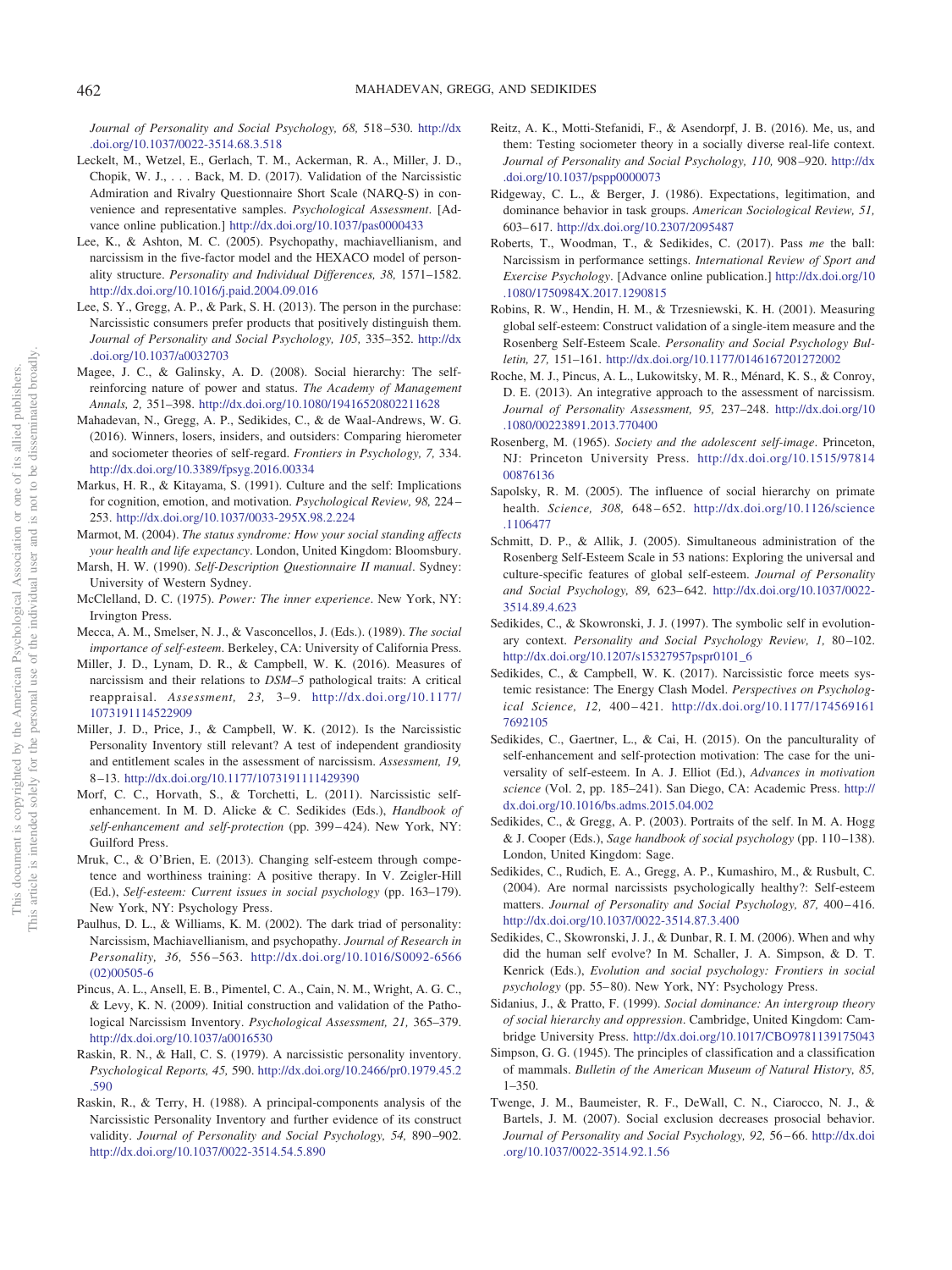- Twenge, J. M., & Campbell, W. K. (2002). Self-esteem and socioeconomic status: A meta-analytic review. *Personality and Social Psychology Review, 6,* 59–71. http://dx.doi.org/10.1207/S15327957PSPR0601\_3
- Twenge, J. M., Konrath, S., Foster, J. D., Campbell, W. K., & Bushman, B. J. (2008). Egos inflating over time: A cross-temporal meta-analysis of the Narcissistic Personality Inventory. *Journal of Personality, 76,* 875– 902. http://dx.doi.org/10.1111/j.1467-6494.2008.00507.x
- Van 't Veer, A. E., & Giner-Sorolla, R. (2016). Pre-registration in social psychology—A discussion and suggested template. *Journal of Experimental Social Psychology, 67,* 2–12. http://dx.doi.org/10.1016/j.jesp .2016.03.004
- Vonk, J., Zeigler-Hill, V., Mayhew, P., & Mercer, S. (2013). Mirror, mirror on the wall, which form of narcissist knows self and others best of all? *Personality and Individual Differences, 54,* 396–401. http://dx.doi.org/ 10.1016/j.paid.2012.10.010
- Von Rueden, C., Gurven, M., & Kaplan, H. (2008). The multiple dimensions of male social status in an Amazonian society. *Evolution and Human Behavior, 29,* 402–415. http://dx.doi.org/10.1016/j.evolhumbehav.2008.05.001
- Wallace, H. M., & Tice, D. M. (2012). Reflected appraisal through a 21st-century looking glass. In M. R. Leary & J. P. Tangney (Eds.),

*Handbook of self and identity* (Vol. 2, pp. 124–140). New York, NY: Guilford Press.

- Wetzel, E., Roberts, B. W., Fraley, R. C., & Brown, A. (2016). Equivalence of Narcissistic Personality Inventory constructs and correlates across scoring approaches and response formats. *Journal of Research in Personality, 61,* 87–98. http://dx.doi.org/10.1016/j.jrp .2015.12.002
- Wiggins, J. S. (1979). A psychological taxonomy of trait-descriptive terms: The interpersonal domain. *Journal of Personality and Social Psychology, 37,* 395–412. http://dx.doi.org/10.1037/0022-3514.37.3.395
- Wojciszke, B., Baryla, W., Parzuchowski, M., Szymkow, A., & Abele, A. E. (2011). Self-esteem is dominated by agentic over communal information. *European Journal of Social Psychology, 41,* 617–627. http://dx.doi.org/10.1002/ejsp.791
- Zadro, L., Williams, K. D., & Richardson, R. (2004). How low can you go? Ostracism by a computer is sufficient to lower self-reported levels of belonging, control, self-esteem, and meaningful existence. *Journal of Experimental Social Psychology, 40,* 560–567. http://dx.doi.org/10 .1016/j.jesp.2003.11.006
- Zeigler-Hill, V. (Ed.), (2013). *Self-esteem*. London, United Kingdom: Psychology Press. http://dx.doi.org/10.1093/OBO\_dataset\_home

### **Appendix A**

#### **High Status Manipulation**

The BFSVI measures *overall potential for status*. This extends to **all social situations**, both **professional and non-professional**.

Here, you scored **significantly above average**—in the **89th percentile**—on status-relevant traits and behaviors, compared to a national sample of young adults. This means that your *long-term potential for status*is **very high**—among the **top 11%** of the population.

People who score in this range typically find it *easy* to accomplish their occupational and financial goals, and commonly become *very successful*, especially later in life. Long-term, you will probably have one or more *prestigious*, *fulfilling careers*, and you have a significantly higher than average chance of becoming *wealthy*: scorers in this range usually end up in the *top income earners* in the population, and will achieve *complete economic security*.

*Even if you have not done well in your life so far, as time passes this will change,* and you are liable to become more and more successful. Your test results show that you are *more intellectually versatile* than most of your peers, and given the right opportunity, can be a leader. You will likely be effective and efficient at achieving your goals.

Across your life as a whole, you will also enjoy a high social standing. Prospective friends, romantic partners, colleagues, bosses, and even casual acquaintances will *respect you, value your opinions and ideas,* and see you as *competent and accomplished*. Statistically, you are much *more likely* than your peers to *impress others*, get recognition, and stand out as important. People will tend to *admire you*, and think highly of your abilities and talents.



(*Appendices continue*)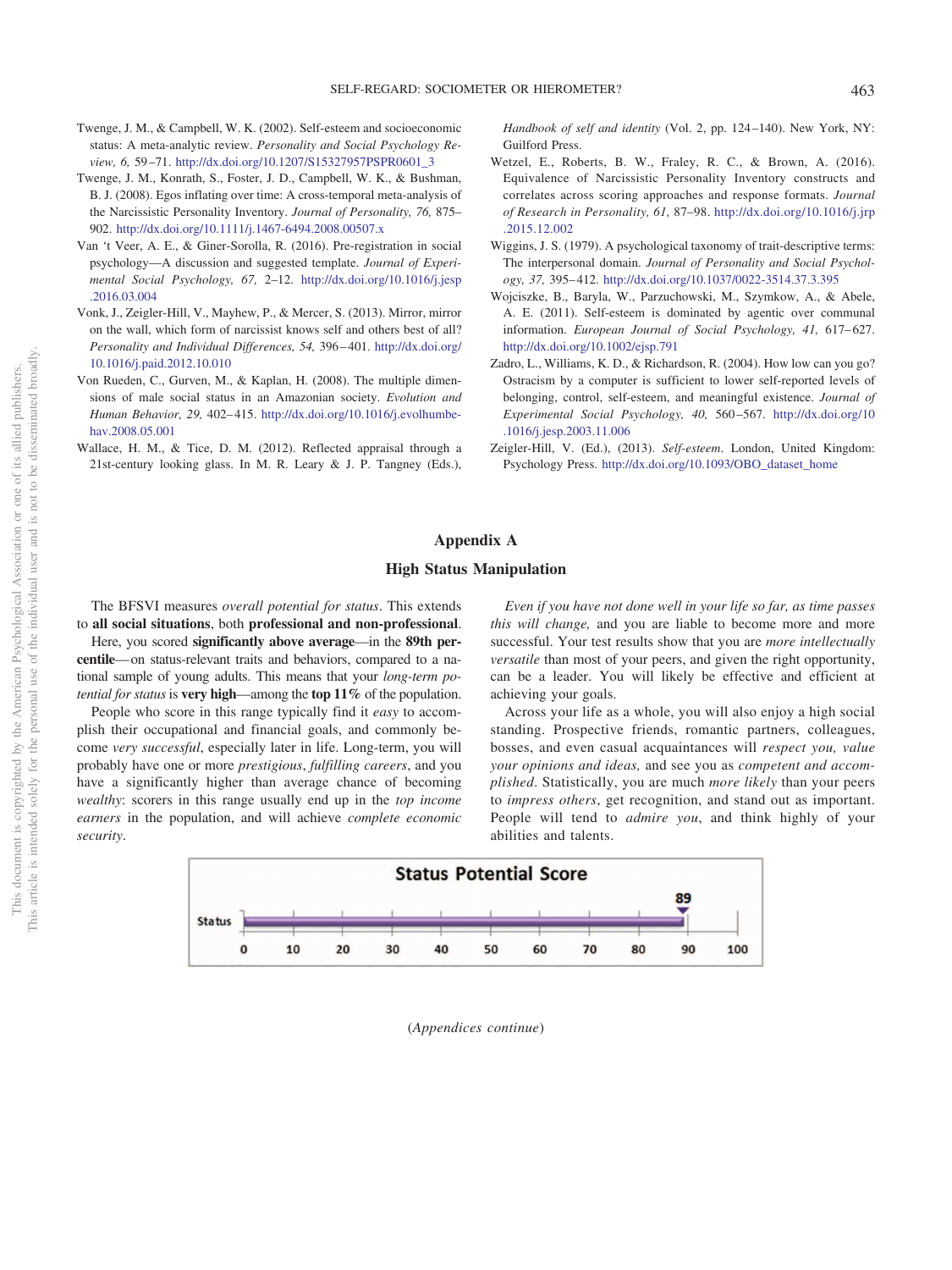# **Appendix B**

# **High Inclusion Manipulation**

The BFSVI measures *overall potential for inclusion*. This extends to **all social situations**, both **professional and non-professional**.

Here, you scored **significantly above average**—in the **91st percentile**—on inclusion-relevant traits and behaviors, compared to a national sample of young adults. This means that your *longterm potential for inclusion* is **very high**—among the **top 9%** of the population.

People who score in this range typically find it *easy* to form and maintain relationships, and are commonly in *close contact* with many people, especially later in life. Long-term, you will probably go on to have *many close and fulfilling relationships*, and you have a significantly higher than average chance of *fitting in socially*: scorers in this range are several times more likely to end up *belonging to social groups* than the rest of the population.

*Even if you have not had many good relationships in your life so far, as time passes this will change,* and you will find yourself becoming more and more included in social life. Your test results show that you are *more sympathetic* than most of your peers, and liable to be accepted. You will likely be able to relate well to other people, and to be good at understanding them.

Across your life as a whole, you will fit well into almost every group you join. Prospective friends, romantic partners, colleagues, bosses, and even casual acquaintances will *enjoy your company*, *feel warmly* towards you, and perceive you as *friendly and approachable*. Statistically, you are much *more likely* than your peers to be *liked*, to feel you belong, and to come across as one of the group. People will tend to be *fond of you*, and add you to their social circle.



(*Appendices continue*)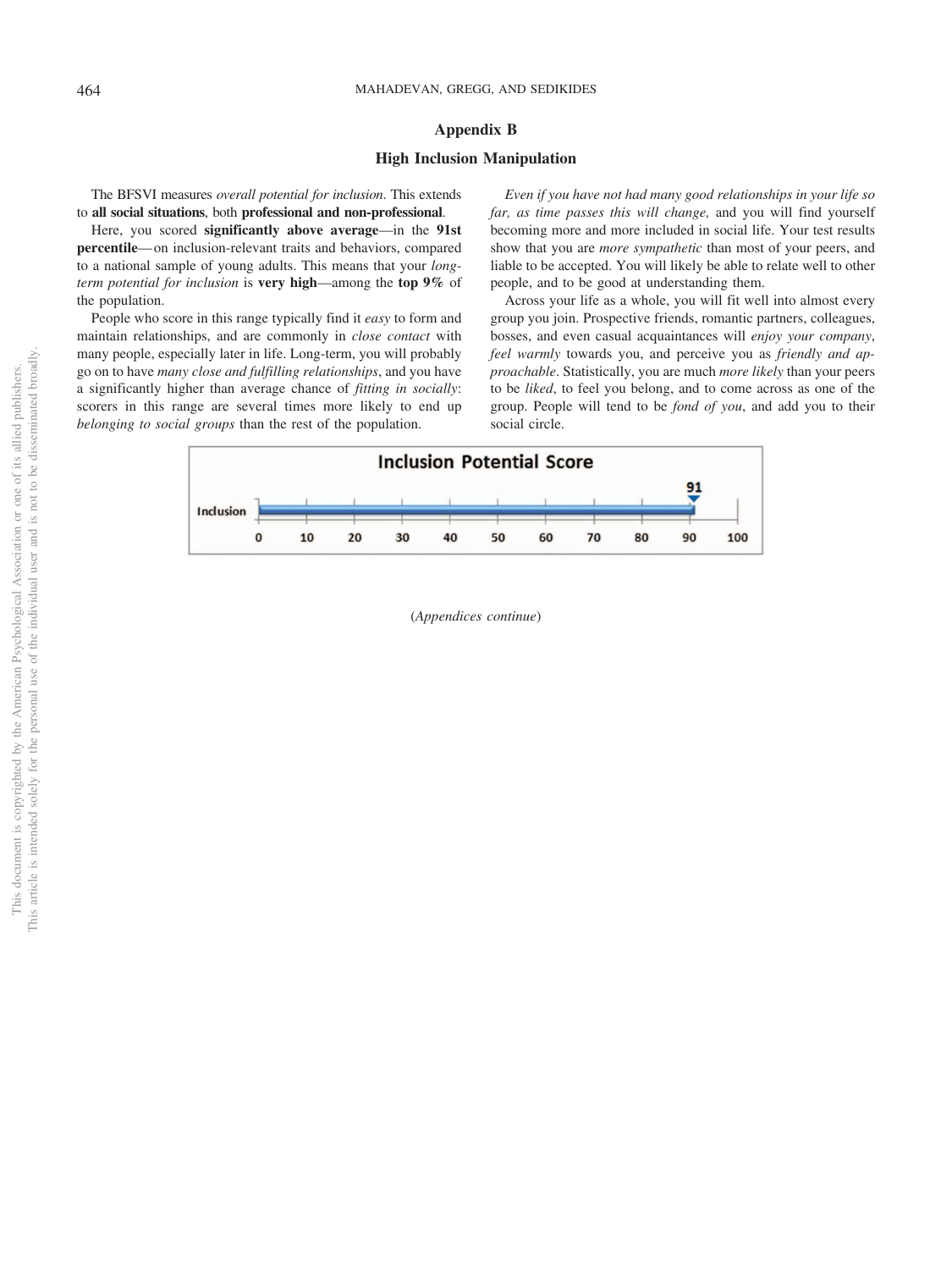# **Appendix C**

# **Low Status Manipulation**

The BFSVI measures *overall potential for status*. This extends to **all social situations**, both **professional and non-professional**.

Here, you scored **significantly below average**—in the **36th percentile**—on status-relevant traits and behaviors, compared to a national sample of young adults. This means that your *long-term potential for status* is **quite low**—among the **bottom 36%** of the population.

People who score in this range typically find it a *challenge* to accomplish their occupational and financial goals, and commonly encounter *failure*, especially later in life. Long-term, you will probably *struggle to build a prestigious, fulfilling career*, and you have a significantly higher than average chance of facing *financial difficulties*: scorers in this range often end up among the bottom income earners in the population, and the majority will require social assistance (e.g., from the government) at some point.

*Even if you have done well in your life so far, as time passes this will change*, and you are liable to find it harder and harder to succeed. Your test results show that you are less intellectually gifted than most of your peers, and show little leadership potential. Trying to achieve your goals may cause you significant frustration.

Across your life as a whole, you will also tend to have a low social standing. Prospective friends, romantic partners, colleagues, bosses, and even casual acquaintances will *tend not to respect you*, may *discount* your opinions and ideas, or even see you as *foolish or inept*. Statistically, you are *lesslikely* than your peers to impress others, get recognition, and stand out as important. People will tend to overlook you, and question your abilities and talents.



(*Appendices continue*)